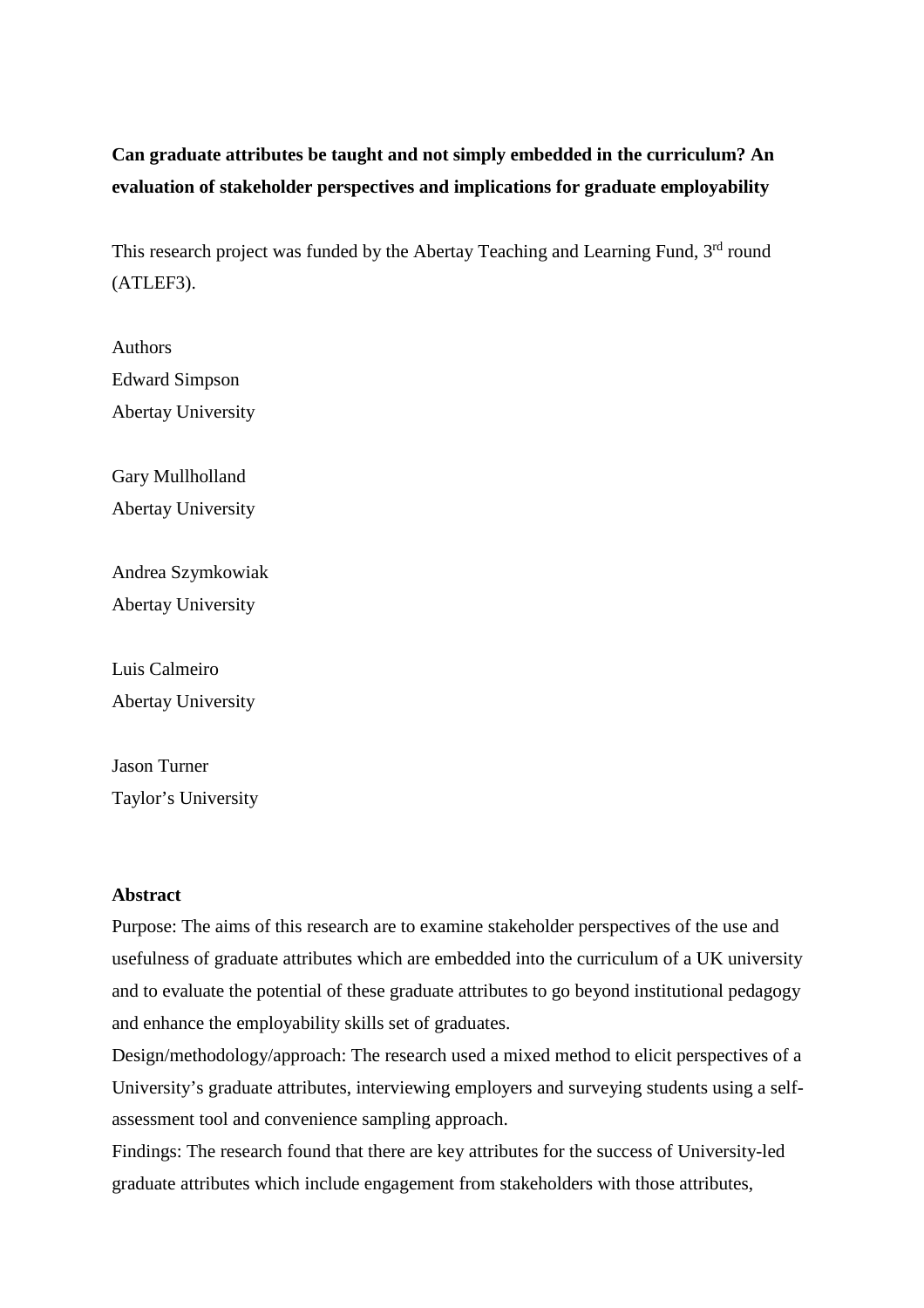commitment from teaching staff towards the development of identified attributes, appropriate time to align and embed attributes into the curriculum and with the needs of stakeholders and a framework which compliments institutional research and is properly resourced (Al-Mahood and Gruba, 2007). No one graduate attribute works in isolation, they have to be part of a measured and balanced model or framework to address the multi-faceted nature of graduate employability. The research reveals that work-based initiatives were the most valued by graduates and employers alike, which are arguably easier to teach as it is learning by doing as opposed to developing generic softer skills which are not valued highly by graduates in respect to employment. The findings support existing research that graduates value graduate attributes which involve work based learning activities as a means to gain employability skills and employment.

Practical and social implications: The research findings should provide Universities and Colleges from both within and out with the UK with a blueprint from which to create or refresh existing University led graduate attributes.

Originality/value: The findings from this paper consolidate existing research in the area of graduate employability and take research forward in the areas of graduate attributes, the measurement of these attributes and their currency in terms of employability and employer synergy.

Key words: Self-assessment tool; graduate attributes; employability.

### **Introduction**

When seeking to identify what employers want from a graduate one issue for employers is establishing knowledge of what their employees do and what they need to know to do that role. It is clear that for many employers articulating this knowledge and applying it in recruitment practice is limited by a lack of understanding of graduate attributes and how these are developed through a higher education taught course. The educational experience and attributes developed through Higher Education study could be expected to align with this praxis for employers (employability), although this raises a number of questions that need to be addressed. For example, does the educational experience 'teach' these attributes, develop them or facilitate them? What is the role of Higher Education in providing for employability? Even if we know what attributes employers value, are there issues with how these are taught, what is developed and what is nurtured? Can we realistically measure some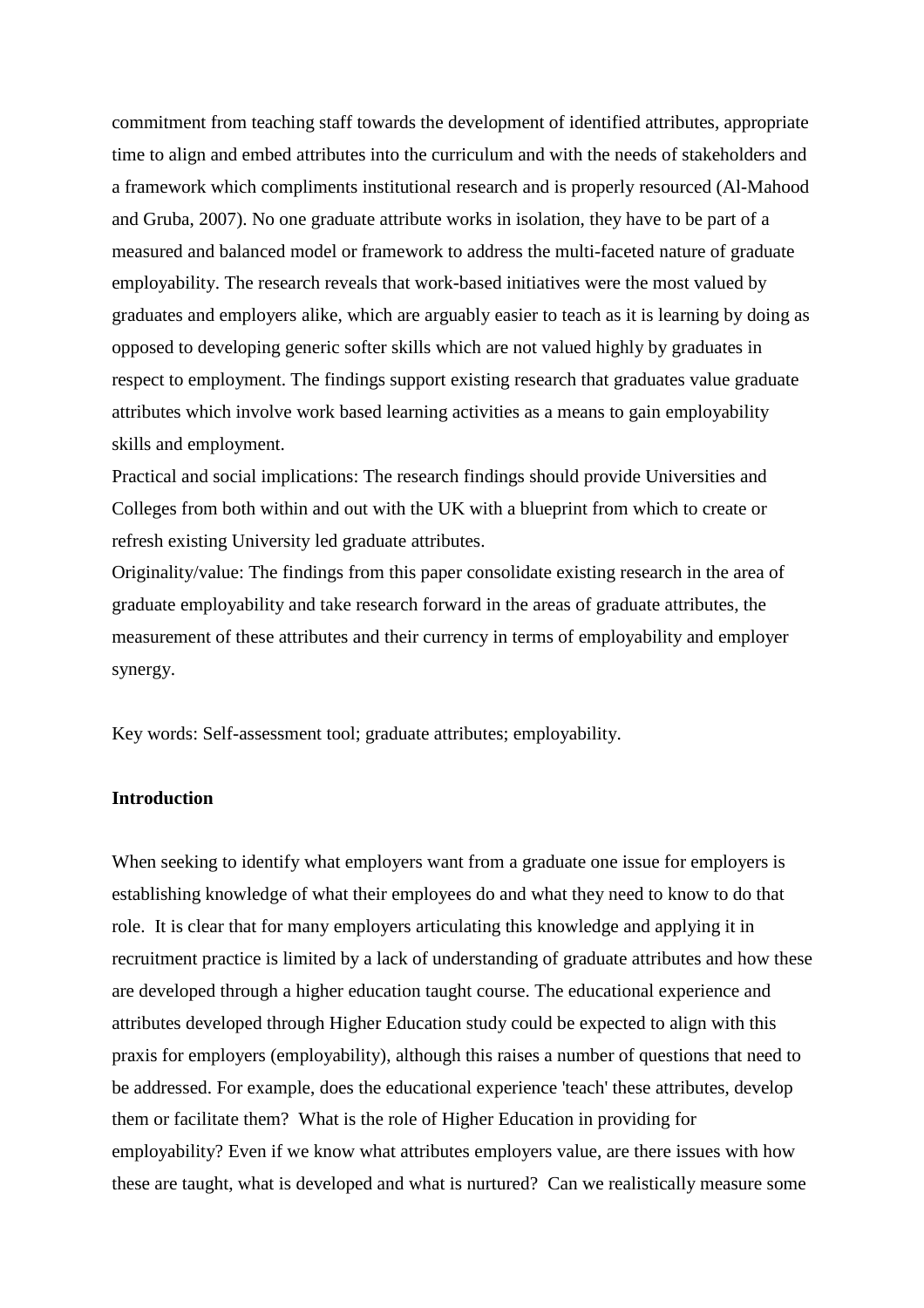or any of these attributes to any useful end for each student or can these attributed only remain as generic statements? This paper investigates the aspects of practice, and reflexively considers what employers want in relation to their expectations of 'typical' attributes – and how students develop their attributes to provide some understanding on how students know what they know in (and through) practice in developing their attributes for employment in the current context where universities identify the acquisition of attributes as a part of the uniqueness of the student experience. The present study investigates the tacit and embodied aspects of educational practice in providing a curriculum that has embedded attribute development. Specifically, it investigates the taken-for-granted accounts of the student experience undertaking different pedagogical approaches to prepare for graduate employment. This paper presents a deeper understanding of graduate attributes examining how the attributes align between the curriculum, the student experience and employer expectations.

Whilst there is evidence of research into employer requirements when preparing curricula there are indications that employers are providing ambiguous expectations to educators. For example, Wellman (2010) revealed that for marketing graduates the employability attributes expected through the actual recruitment process showed that only under half of employers demanded a degree and less than a quarter a marketing one. This study raises questions about the value employers actually place on the attainment of a degree based on their recruitment decisions. In addition, the analysis also identified a wide range of 52 attributes, within 16 clusters, including communications, interpersonal relationships, information and communications technology, planning, self-management, decision making and problem solving and 22 personal traits, including creativity, responsibility, initiative, determination and confidence being commonly required. These issues indicate the nature of the problem for educators in relation to identifying how to meet employer expectations given their actions and the breadth of requirement through a curriculum designed with the need to compromise and meet different stakeholder expectations, including those of the students and quality assurance in addition to employers. Therefore, the first problem is identifying, reliably, exactly what employers want to inform curriculum design.

There is also an argument that Higher Education needs to retrieve the traditional civic role of the university so that universities are "of" the community and developing graduates as citizens (Mason O'Connor, Lynch and Owen, 2011). This ideological expectation appears in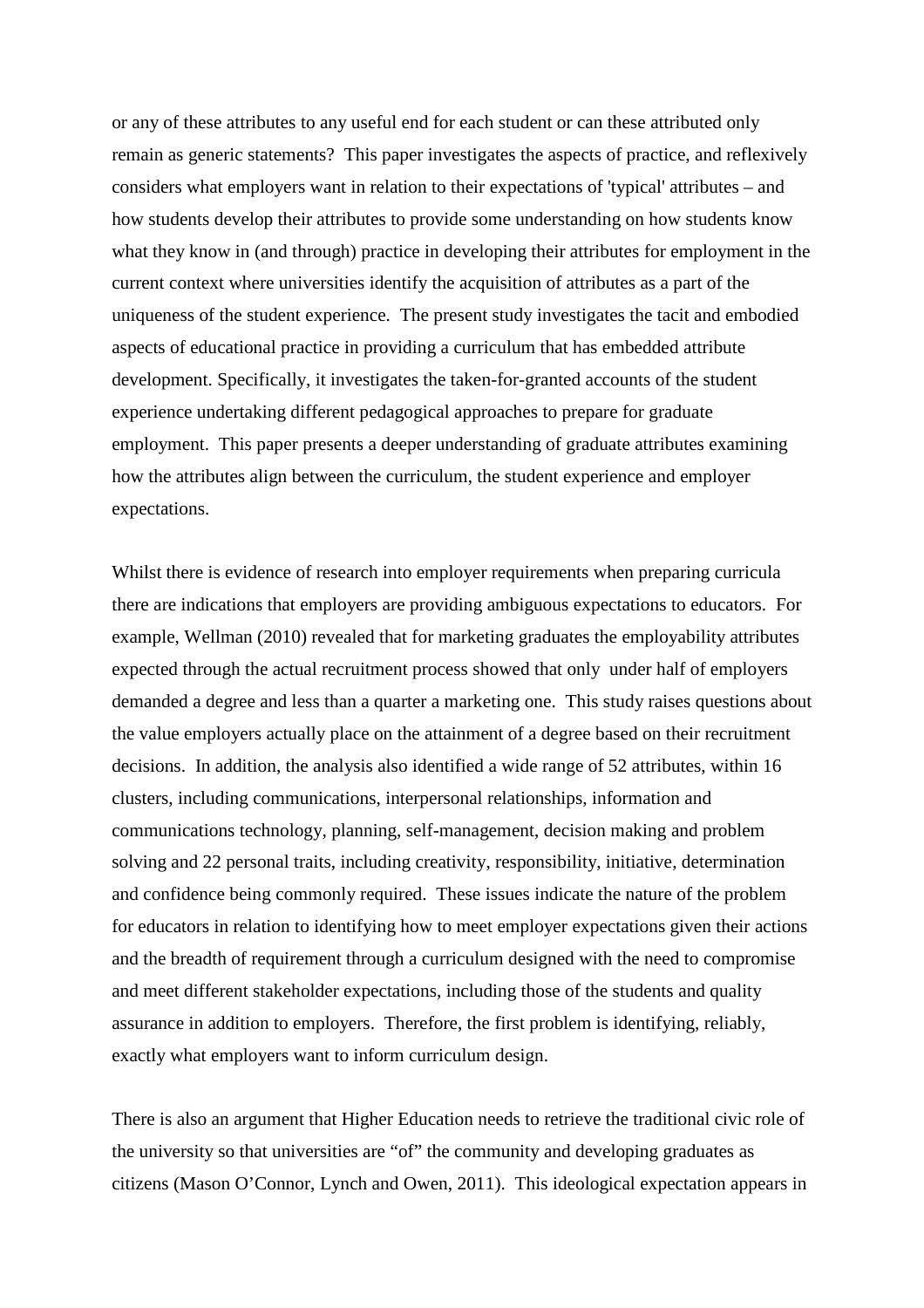various attributes for universities, but is a somewhat ambiguous issue when there is clear evidence that strategies are aligned with international and business objectives rather than as a social good.

Studies investigating how well the graduate attributes on which curricula are based match those required by employers have been limited (Debuse and Lawley, 2009). Crebert et al. (2004) found that the literature consistently identifies employers' stated needs for graduates to be confident communicators, good team players, critical thinkers, problem solvers and,to be adaptive, adaptable and transformative people capable of initiating as well as responding to change. Our study therefore began by examining the currency of the Abertay graduate attributes with employer expectations for reliability and consistency given that the original attributes of 2007 had been extensively reviewed and revised during 2013/14 and implemented during 2015/16. If employers identify what they value and universities are committed to developing society and economic impact through more employable students we need to be able to determine "how" the development of these characteristics are "facilitated" (if not taught) and assessed; otherwise, it'll be a result of chance.

### **Can Graduate Attributes be Taught?**

Having identified a set of attributes specific to the Abertay context and conducted a review of their currency for reliability with a sample of employers that engage with student placements or employing graduates the question of what the curriculum can actually deliver then needs to be addressed. It could be argued that some generic skills and abilities (for example, communication skills, problem solving, analysis, critical thinking and teamwork) lend themselves to development at university, provided students are made aware of their importance, and are given opportunities to practise them throughout their degree programs and in an authentic workplace setting.

A specific issue within the design of undergraduate degrees is to ascertain the extent to which the taught curriculum can actually include and embed various attributes such as 'professionalism'. There are a number of questions that can be raised, including, which aspects of professionalism can be taught as opposed to developed, which aspects may be altered through teaching, reflective practice and assessment and what is the influence of extra-curricular opportunities in developing professionalism?. In addition, with many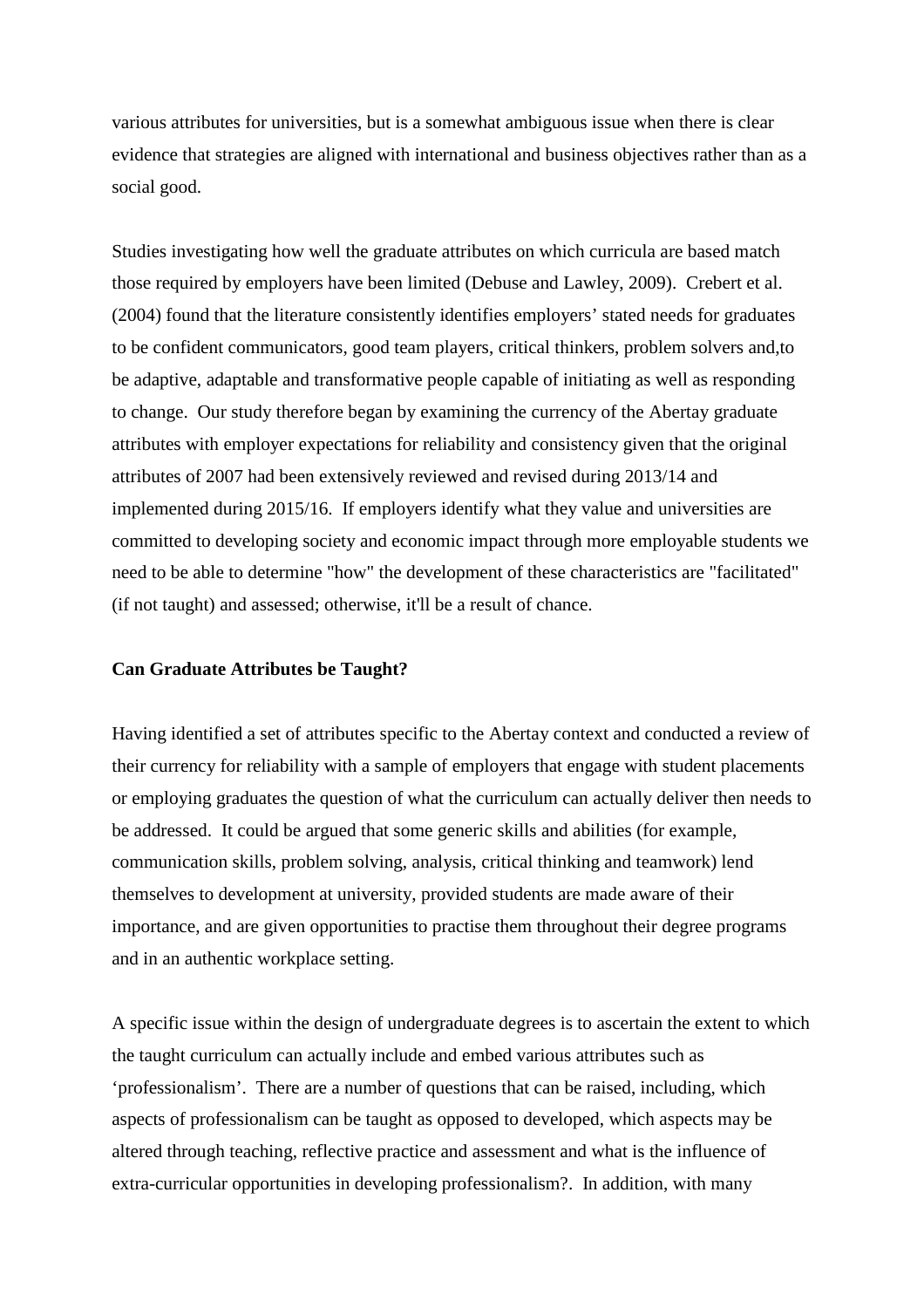Universities realising the benefits of vocational degrees and the importance of employability, the increasing inclusion of work-based learning and different placement models are also identifiable as curriculum developments intended as a part of achieving the employability attributes articulated by universities (Nottingham, 2016).

In identifying attributes during any university process the question of whether the attributes can be taught does not appear to be part of the process of identifying and articulating the attributes. In addition, identifying generic attributes that can be incorporated within curriculum design is limited where these remain tacit (Jones, 2009a). There is also the matter of the appropriate methodology for developing attributes such as leadership, entrepreneurial skills, assuming responsibility and making decisions, and demonstrating ethical standards. Some attributes are more appropriately developed in the workplace, either during work placement or in an employment situation, than at university. A curriculum that is inclusive of work placements could be argued as providing the necessary basis from which students can develop their attributes effectively to transition smoothly to the workplace.

Collier (2012) examined whether professionalism can be taught in the medical profession and identified that some topics of professionalism can be taught such as ethical codes governing conduct. During the study a particular issue in relation to the context was identified indicating that some elements are not readily teachable and if teachable, cannot readily be assessed equitably. For example, some attributes such as leadership can be taught and assessed but how can degrees of benevolence, compassion and ethical practice be measured equitably and consistently? It could be argued that the focus of attention may be only on those attributes that can be measured readily rather than dealing with the complexities of equally valuable attributes for which measurement is more complex, if indeed possible at all. Collier's study identified that in dealing with social media within a professional context that 60% of 78 medical schools reported unprofessional on-line behaviour by students with the most frequent issues being profanity (52%), discriminatory language (48%), depictions of intoxication (39%) and sexually suggestive material (38%). In relation to the complexity of the teaching of professional attributes, Abate (2010) concluded that engineering ethics cannot be taught if we understand ''teaching engineering ethics'' to mean training engineers to be moral individuals but that there is a justification to teaching engineering ethics insofar as identifying the most desirable and efficacious pedagogical approach to the subject area.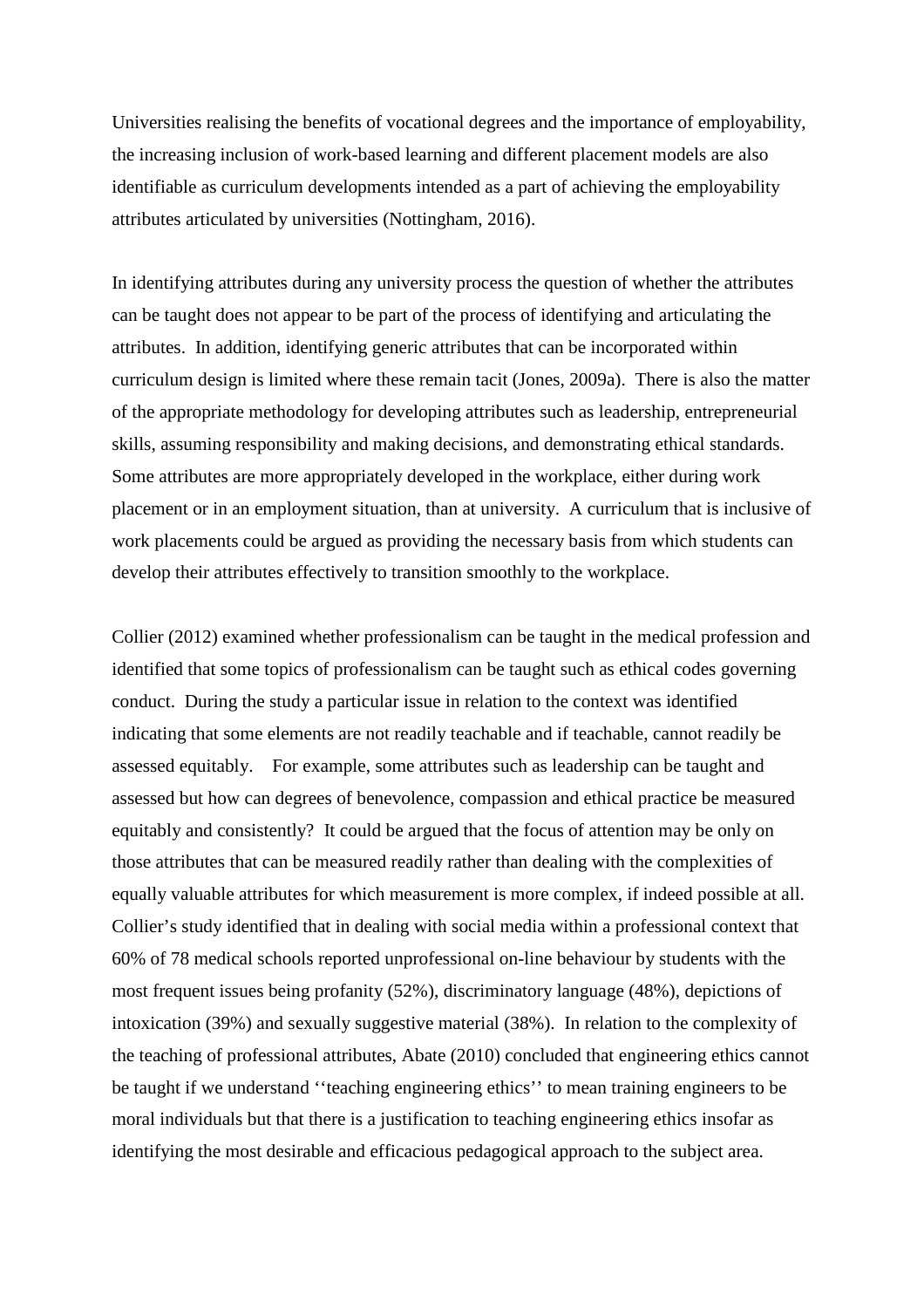Curriculum design may require an extensive breadth of content for attribute achievement beyond initial expectations and the course framework permitted. In relation to professionalism, for example, additional content may be required to cover management of digital media and social networking sites to ensure reputation and standards are visibly maintained. Not only does this add pressure to the volume of content for any course and result in compromise on what may then have to be excluded but in more general terms the question of whether addressing such a topic within curriculum design can be interpreted as a form of censorship and control. Ultimately it is for each curriculum design team to reflect on such matters taking into account the current context and exercising appropriate judgement. It is with regards the issue of judgement where it could be argued that some curriculum design teams are not appropriately qualifieid or skilled enough to find a balance in content, which could put students at some institutions at a disadvantage in contrast to others.

Given the complexity of the content for curriculum design each discipline should be responsible for designing, implementing and assessing graduate attributes so as to produce marketable graduates (Herok et al., 2013). Jones (2009b) found that skills such as critical thinking, analysis, problem solving and communication are conceptualised and taught in quite different ways in different disciplines. It follows, therefore, that graduate attributes have to be realistic in terms of their ability to be taught and assessed and ambiguous statements such as "demonstrates a willingness to be a 'lifelong learner'", which cannot be validated until the end of a graduate's working life, would be inappropriate if the intention is to articulate meaningful statements. As well as avoiding spurious statements for attributes when it comes to an attribute involving values, the educators have the power to get students to become conscious of their values and help them identify and develop the skills needed to reflect on them; however, the educator must first acquire the same skills (Sutrop, 2015). Notwithstanding the issues there is evidence that aspects of character and attributes can be taught showing that there is a measurable impact (Schwartz, 2007) and that the integration of attributes with disciplinary epistemology (Jones 2009b) enable the positive development of attributes. For the purposes of curriculum design and teaching practice it is appropriate to identify the limitations of what can be achieved in practice.

There is evidence that the alignment of an attribute such as entrepreneurship with teaching practice might not be reliable (Klein, 2006). Klein investigated the major approaches to teaching entrepreneurship at undergraduate level and found little connection between the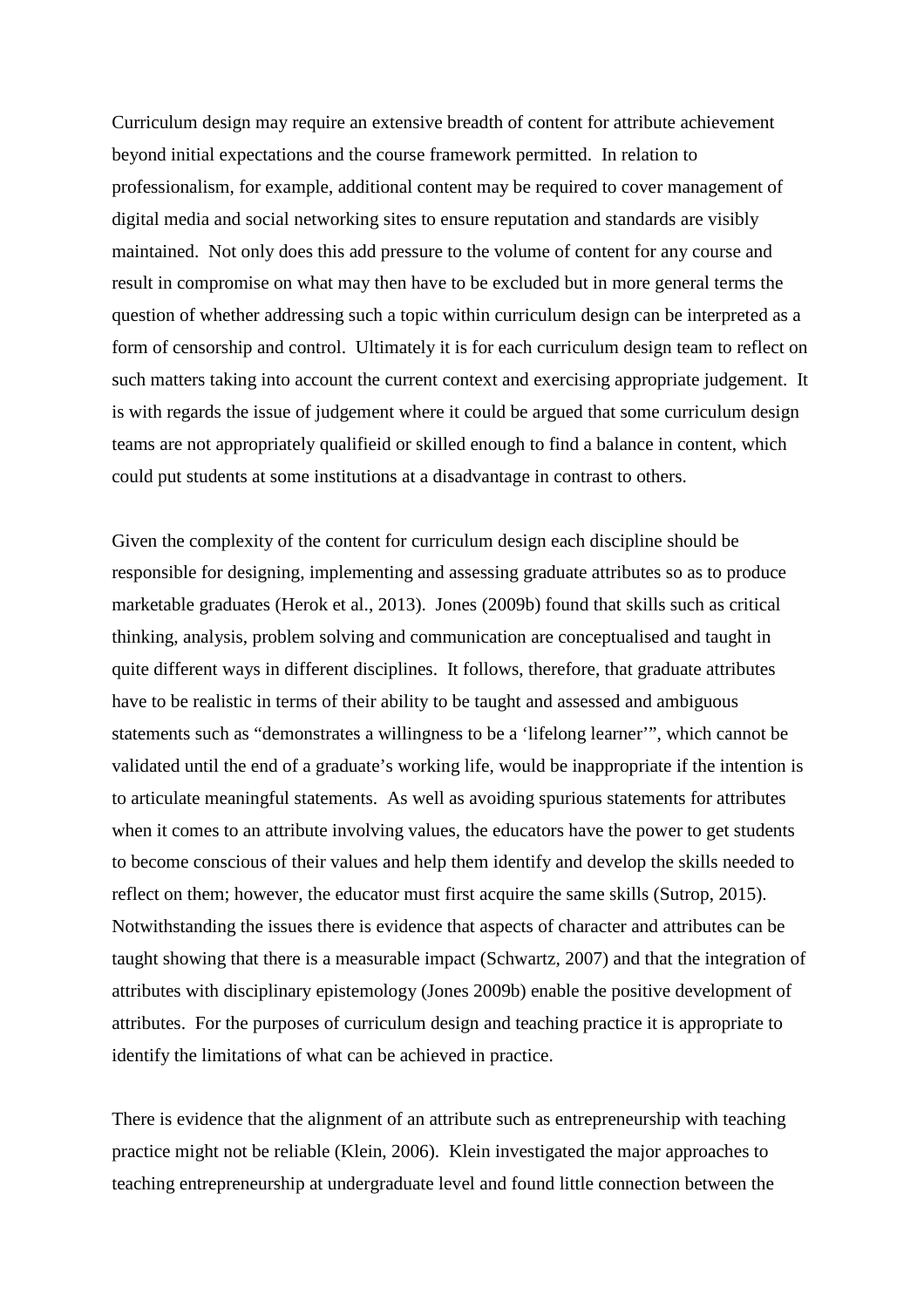leading approaches to entrepreneurship education and economists' understanding of the entrepreneurial function. Further, the matter of the subject being partly science based and partly art also has an influence on teaching. Henry and Treanor (2012) discuss the difficulties in teaching entrepreneurship where educators have to cover both the "science" and the "art" elements and identify that there is value of entrepreneurship education as a key enhancer of employable skills, regardless of the discipline area. Whilst the functional business and management skills considered the science element can be taught using a conventional pedagogical approach the art element capturing the more creative and innovative attributes of entrepreneurship are more of a challenge for both educators and students (Henry and Treanor, 2012).

Irrespective of what an educator believes can, or cannot be taught, there is evidence (Yaeger and Dweck, 2012) that educators can influence student development. The Yaeger and Dweck study involving students studying mathematics showed that students who believe that qualities can be developed (as opposed to qualities that are fixed), using approaches to change mindsets, demonstrated higher achievement across challenging school transitions and greater course completion rates. The study confirms that it is possible for the educators, within an appropriate curriculum design, to change and foster mindsets effectively to create resilience.

The incorporation of generic attributes within curriculum design is also complex while attributes such as critical thinking, problem solving and communication are valued by teaching staff they are often implicit in teaching (Jones, 2009a). Jones (2009a) identified that the gap between what is valued and what is actually taught is a result of variation in interpretation of generic attributes, the difficulties of reducing complex attributes to definable learning outcomes and practical constraints on teaching caused by factors such as large classes.

Al-Mahmood and Gruba (2007) examined three different models of delivery in Australian universities for generic graduate attributes, these models being dedicated, infused and embedded within the context of the ICT subject. Al-Mahmood and Gruba (2007) identified that, irrespective of model, that there were common elements for success and these included, engagement with attributes and commitment by the delivery team towards their development, realistic time for the curriculum to be aligned with influence of attributes, adequate resources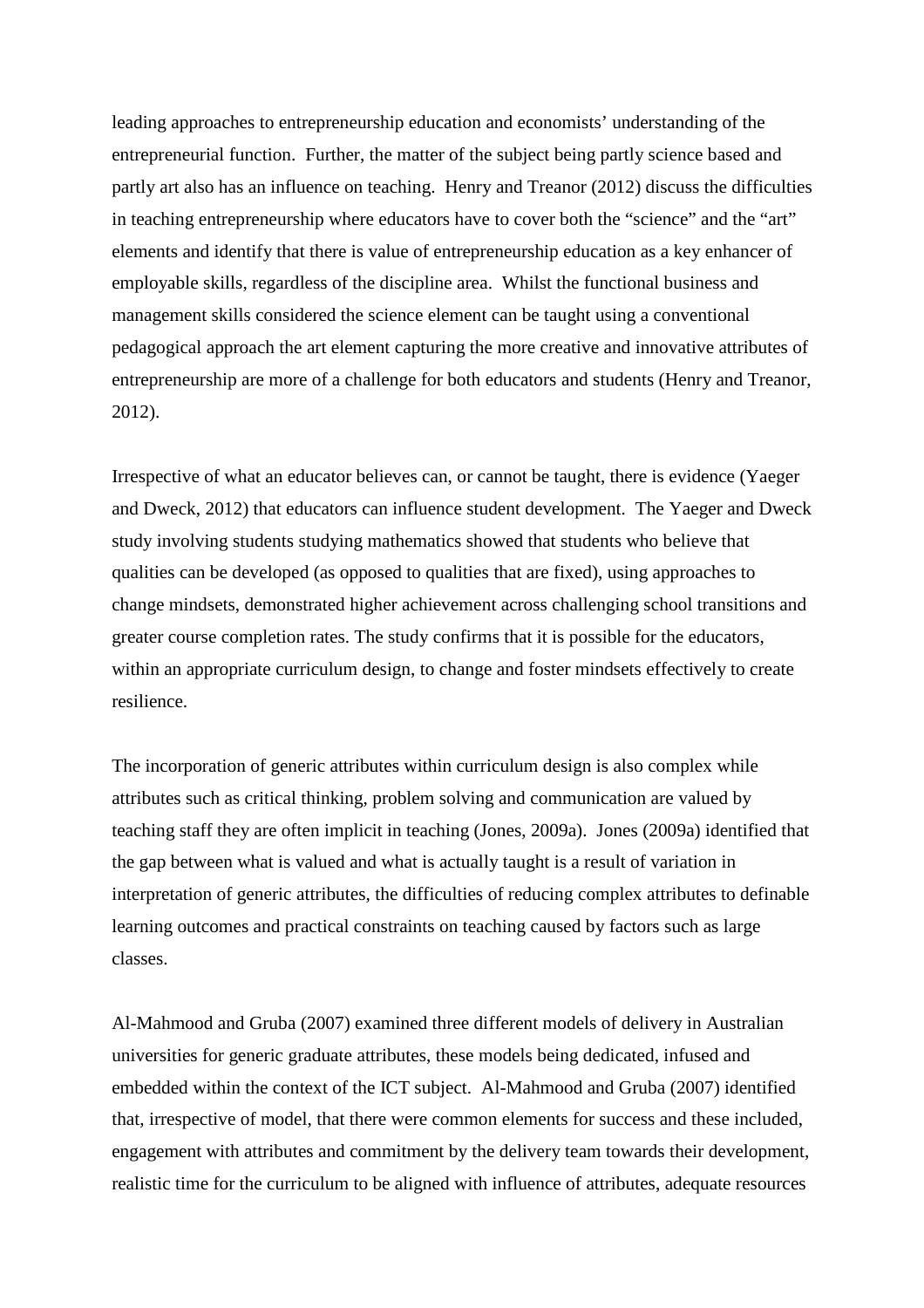and the research agenda has also to be encouraged to build upon both discipline and graduate attribute knowledge.

Curriculum design in relation to achieving attributes has been an issue for some years with Barrie (2006) identifying issues within the Australian Higher Education sector that has been engaging with the concept of graduate attributes for longer than the UK. It is evident that the UK is not alone in struggling to identify what combination of skills, attributes and knowledge to include in these statements of graduate outcomes and resolving how to develop curricula to effectively achieve these outcomes. Barrie (2007) investigated academic conceptions of generic attributes and found that academics hold a variety of disparate understandings of the nature of generic attributes and their place amongst the outcomes of a university education. Barrie (2007) proposed a model for implementing curriculum reform in universities:

Approach I: Additive outcomes taught in a teacher-focused way in a supplementary curriculum

1. Generic attributes are basic prerequisite skills which students should already possess; they are only taught in remedial classes at university. (A:1)

2. Generic graduate attributes are skills and abilities that can complement, but not modify, disciplinary knowledge and are taught to all students as an unrelated add-on to the existing curriculum. (B:2)

Approach II: Transformative outcomes taught in a teacher-focused way in an integrated curriculum

3. Generic graduate attributes make disciplinary knowledge relevant and are taught as part of discipline content. (C:3)

4. Generic graduate attributes make disciplinary knowledge relevant and are taught through the process of teaching discipline content. (C:4)

Approach III: Transformative outcomes taught in a learner-focused way in an integrated curriculum

5. Generic graduate attributes make disciplinary knowledge relevant and are learnt through the way students engage with the course. (C:5)

6. Generic attributes are complex abilities that infuse learning and knowledge and are learnt through the way students engage with the course. (D:5)

7. Generic attributes are complex abilities that infuse learning and knowledge and are learnt through the way students engage with university. (D:6)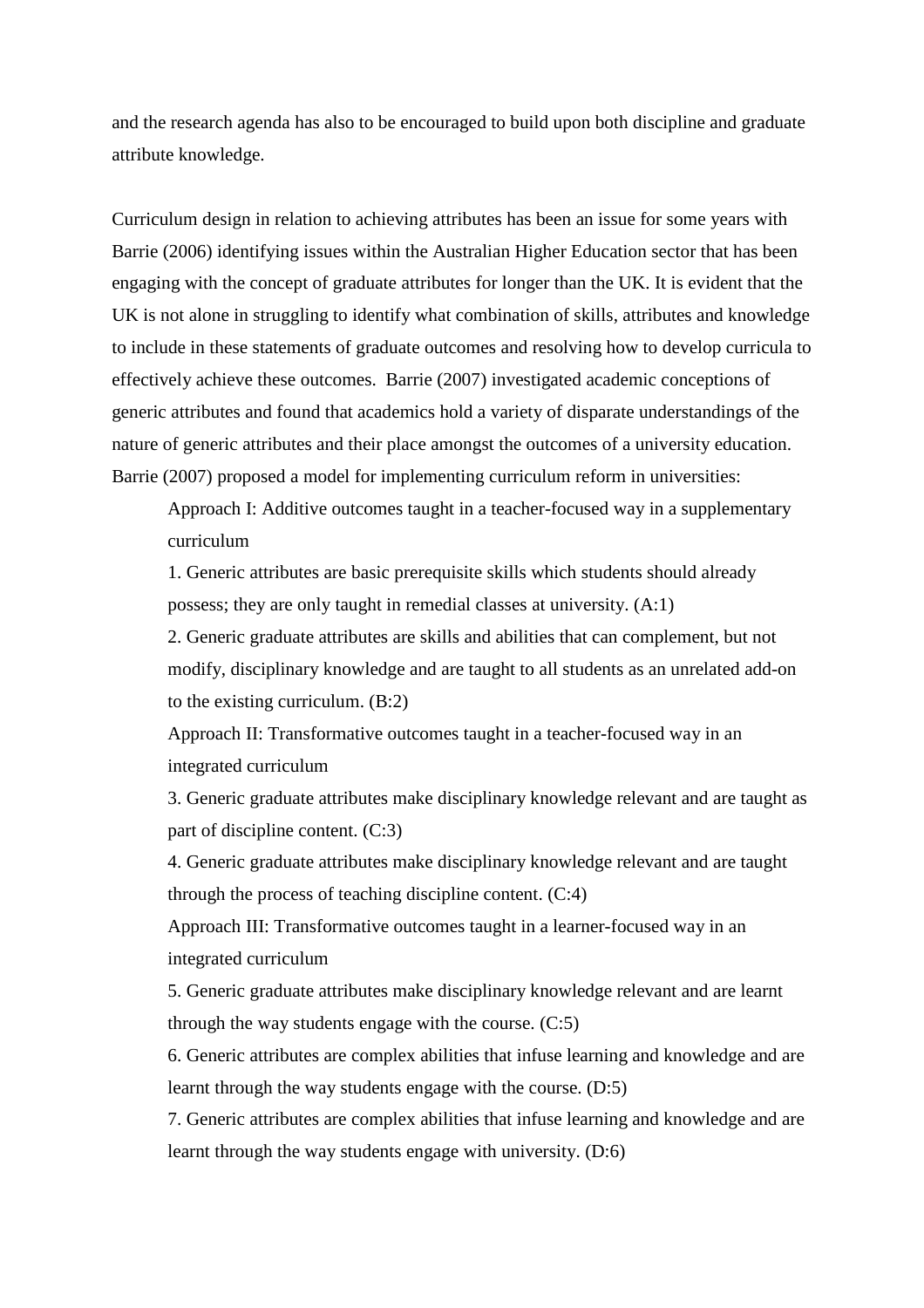Barrie (2007) found that the most complex integrated conception (D:6) presented a particular challenge for generic attributes curriculum reform initiatives. Generic attributes are understood to be interwoven aptitudes and abilities, such as academic inquiry and intellectual curiosity, the ability to accommodate diversity and alternative perspectives, the ability to create and defend ideas, and the ability to use communication as a vehicle for learning. Barrie (2007) explains that while such outcomes might sit at the heart of formal scholarship and university courses (as in the D:5 conception), the processes by which students might develop such abilities can also be far broader than the familiar academic classroom learning environment presenting the question of how universities might help students achieve the attributes through engagement with other facets of university life outside of their formal classes.

Teamwork skills are a core attribute and expectation for the workplace and during studies, but the generic nature of this title does not convey the complexity of how it needs to be rigorously covered within curriculum design. Opatrny (2006) examined the question of whether or not the teaching of teamwork had an enduring impact on students' teamwork skills, supporting the conclusion that the meaningful teamwork skills that have a measurable impact can be taught. At face value there is encouragement to develop teamwork skills within curriculum design but in practice it is possible to identify a lack of alignment between what is taught and assessed and what is expected by employers. A primary issue relates to whether there is a team or group for the purposes of the student experience as many educators confuse the two terms in practice yet they are separate and distinct in operation and should be treated as such when it comes to teaching and assessment. In groups where people can be assigned individual tasks for a collective output it is possible to provide individual grades that align with the individual tasks that can be identified; for a team submission then collective responsibility and the same grade for each member would be the appropriate method in practice to reflect the teamwork philosophy. If the teaching practice is fundamentally flawed then it follows that how such an attribute is assessed, if at all, will be flawed and it appears that a single output is taken as a proxy for teamwork skills without actually assessing the teamwork skills. The value of teamwork in work-based learning in preparation for employment is recognised (Crebert et al., 2004), particularly as this is where the importance of teamwork skills and being given and taking responsibility are realised more visibly within the student experience but it must be executed with an understanding of all the teamwork skills, attributes and objectives that the exercise is to let the students develop and achieve.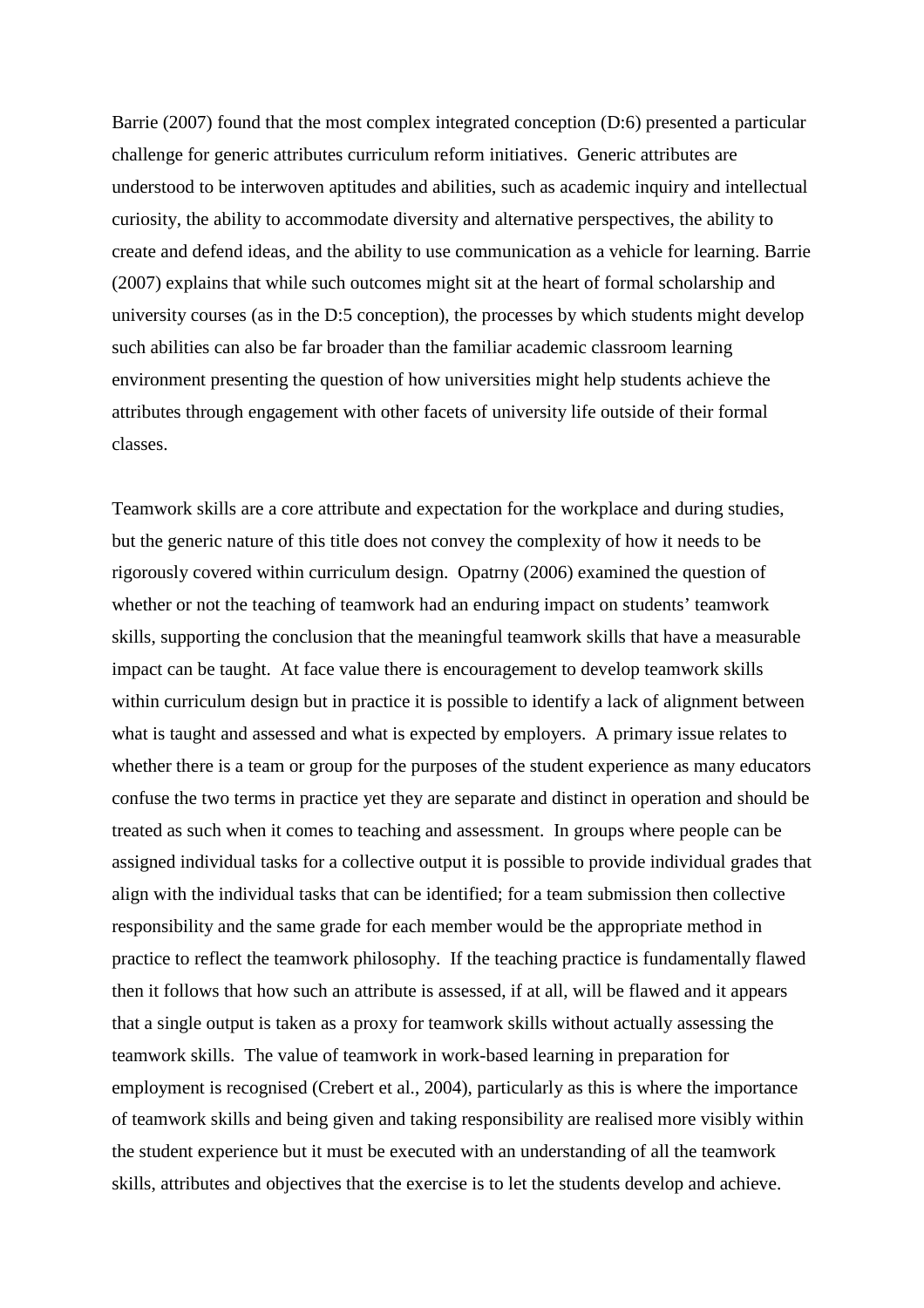The problems of applying the same grade for all team-members is recognised by educators, yet in the workplace a fact that does not raise the same discussion of equity when results are reviewed. In addition, the output of any group or teamwork assessment is typically subject content, although there may be an element to allow for reflection, but exactly how can the intangible and unseen skills developed for a teamwork attribute of an individual through completing the assessment of, for example, collaboration, negotiation, empathy and listening to others be equitably and consistently assessed in a transparent way? Teaching staff are creative and can find solutions to these problems, such as creating a single total grade that can be divided and apportioned across the team by the team to reflect individual contributions/effort that might not be recognised within the output (although this requires clear procedures for disputes). In terms of equality of student experience this approach to practice raises the question, "To what extent should such solutions be left to the discretion of teaching staff?" From a management perspective there is no doubt that there would be preference for a more 'institutionalised' approach with guidelines that ensure transparency and consistency.

### **Can Graduate Attributes be Measured?**

If graduate attributes are to have any meaning and substance then it follows that there is an obligation to rationally and explicitly show how and where the curriculum develops, facilitates and assesses these attributes (Shannon, 2012). The issues surrounding identification and alignment of attributes with employer expectations to inform curriculum design have been discussed but the question of evidencing the achievements still has to be addressed. The importance of evidencing the achievement of attributes is receiving increasing recognition and the start of the trend was commented upon by Hughes and Barrie (2010) from the Australian perspective and identifying national projects resulting in resource materials. Hughes and Barrie (2010) found that alignment between learning outcomes and assessment needed to acknowledge other factors to be effective. The eight inter-related factors determining the effectiveness of the implementation of graduate attributes were:

- Conceptualisation
- Stakeholders
- Implementation strategy
- Curriculum approach
- Assessment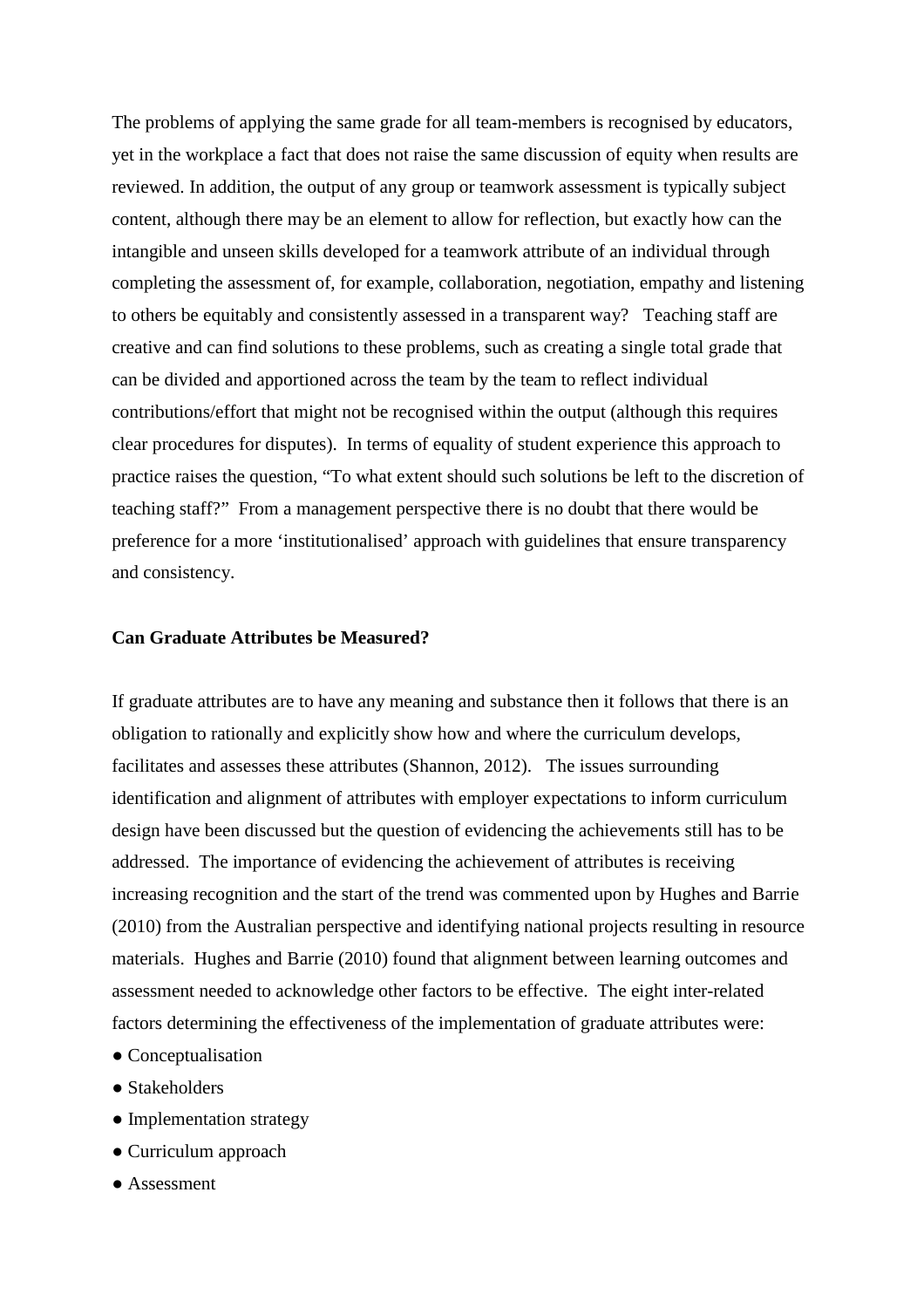- Staff development
- Quality assurance
- Student-centredness

Providing evidence in the forms of mapping documents has an important role in providing quality assurance and reporting processes transparency to demonstrate alignment between the espoused curriculum and the taught curriculum. The question of how well aligned the stated curriculum with the enacted curriculum was examined by Bath et al. (2007) at one Australian institution by engaging in a process of action learning to create a valid and living curriculum for the development of graduate attributes. The study confirmed that there were benefits to measuring the development of graduate attributes in students and that this can be a simple self-assessment process. Whilst not an objective measure Bath et al. (2007) argue that there is potential for demonstrating the development of generic skills that are difficult to assess with other approaches.

Employers identify innovation, adaptability and flexibility as generic, transferable skills and attributes and are accepted as a proxy of an employee's employability and work readiness (Coatzee, 2014). How are these attributes to be articulated? These qualities of personal growth and intellectual development as a product of a specific higher education experience and the relevance of the attributes in the workplace if they are to be measured, need to be measured reliably. Problems of implementing the graduate skills and attributes agenda in higher education are generally attributed to the lack of a clear theoretical foundation and how these skills and attributes should be taught, assessed, measured and evaluated within a specific disciplinary context (Green et al., 2009).

### **The Effectiveness of Self-Assessment Tools**

Markus et al. (2005) examined the origins, development and the claimed benefits of implementing competency models and their application in a sample of New Zealand organisations. Markus et al. (2005) questioned the gap between claims made for individual performance improvement and the benefits measurably delivered. One of Markus' et al. (2007) concerns was the considerable administrative burden; raising the question for anyone considering this approach, "Can the investment in administration be justified?" Markus et al.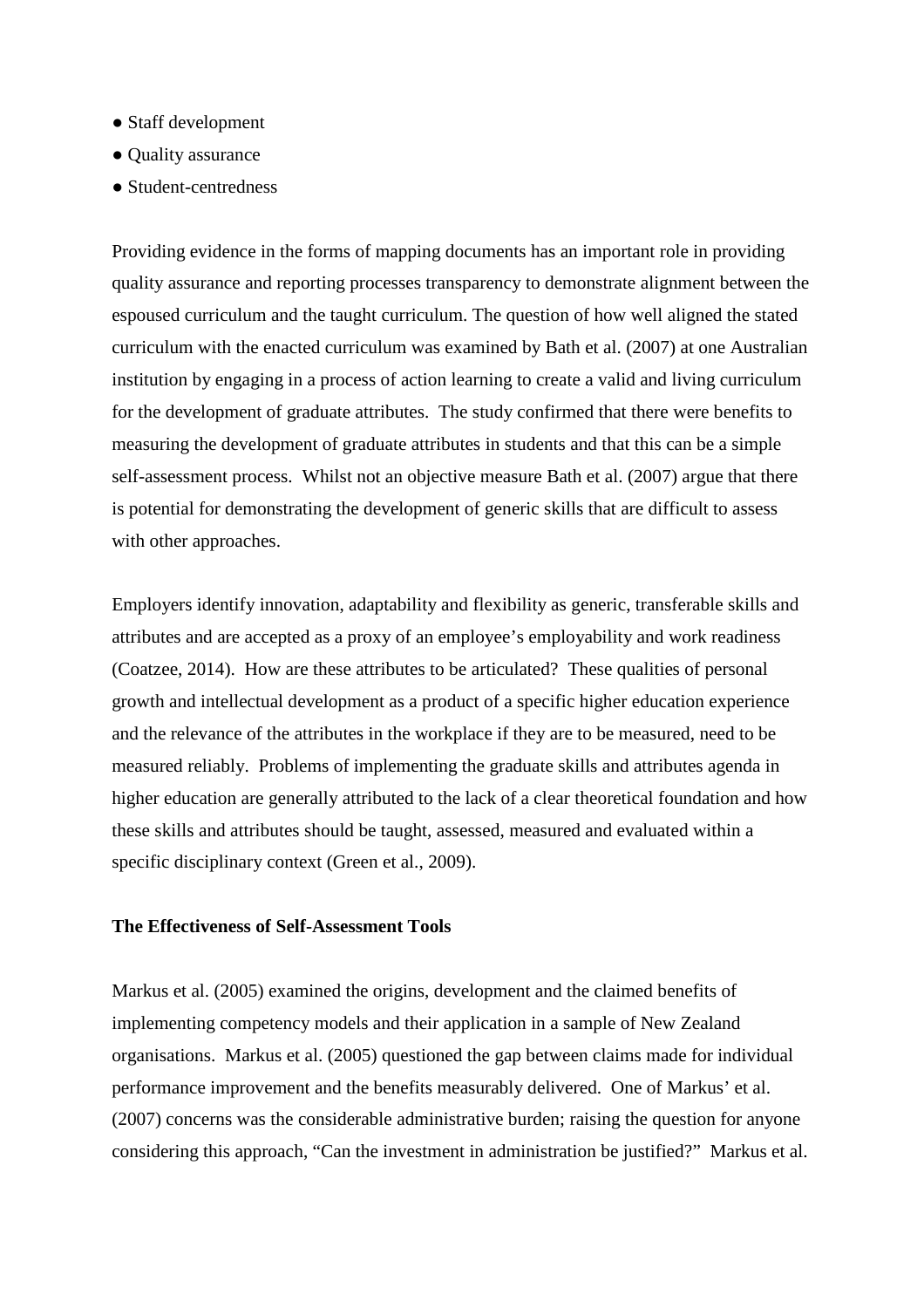(2007) argued that the current lack of validation studies means that the actual benefits of such models are unknown to a degree.

Heijke et al. (2003) investigated the role of three different types of competencies in the labour market for higher education graduates, distinguishing between discipline specific competence, general academic competence and management competence. The study involved Italian higher education graduates interviewed three years after graduation. The Heijke et al. (2003) study supports the grouping of competencies into categories crucial for managerial leaders. The Heijke et al. (2003) confirm that the level of discipline-specific competences obtained in higher education offers a comparative advantage for graduates working inside their own discipline-specific domain, and therefore has a pay-off for those graduates who are able to find a job in the discipline studied. The study also found that more generic management competences are valued in the labour market but seem to be acquired more successfully in a working context than in higher education.

Deshpande and Farley (2004, p6) state that, "self-reporting is not an ideal solution to measuring performance, but it seems the most workable". Simons et al. (2002, p292) undertook a study of 1,453 psychological tests over a 3 year period to investigate the error rates resulting from hand scoring seven types of psychometric tests, "commonly employed in psychological practice". The study by Simons et al. (2002) found that during self-scoring 9.3% resulted in an 'incorrect profile' as opposed to 2.5% when scored by a professional psychologist. Whilst this raises concerns about the reliability surrounding the design and implementation of a self-evaluation tool for graduate attributes the study acknowledged that no information on the instruction to participants was available and there was no indication of how much time the participants were given. With sufficient instruction and guidance and the use of spreadsheets the issues of arithmetic and transposition errors can be reduced to smaller figures than Simons et al. (2002) reported.

Based on the evidence above it is possible to deduce that whilst there may be reasons for questioning the accuracy of such approaches the acceptability of these models in practice as a method for assisting in the process of reflection and development would indicate that the benefits outweigh the limitations. Lawson et al. (2012) provide compelling evidence that self-assessment, whilst it does have some limitations, can make valid judgements of their performance in relation to graduate attributes.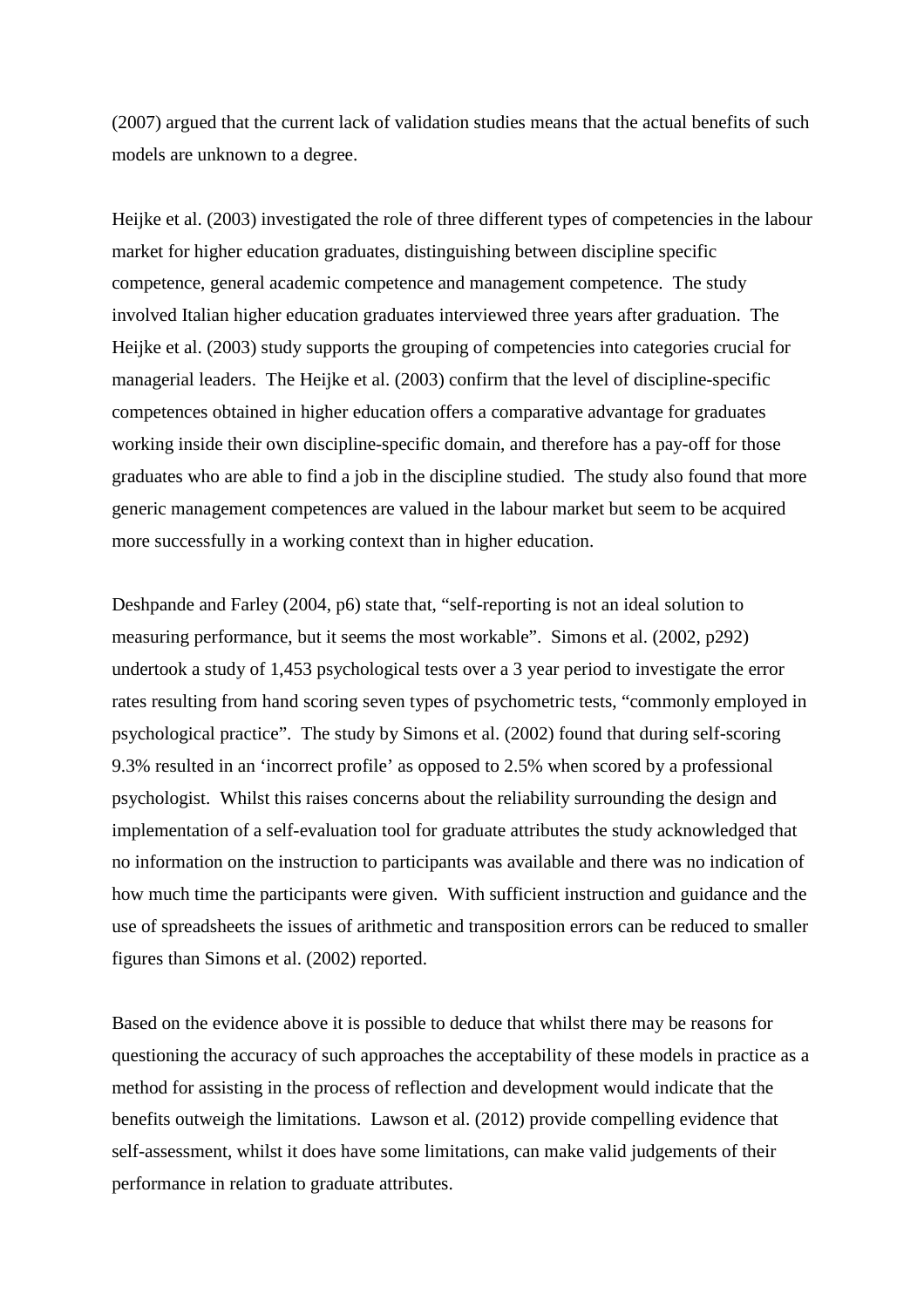#### **A Self-Assessment Methodology for Measuring Graduate Attribute Development**

Our project team started by identifying a number of employers for the planned workshop to assist in reviewing the Abertay Attributes in relation to their current expectations and needs of workplace attributes. 27 people were contacted directly in representing their organisations, some with the request to include specific additional contacts. Following this event the team set up interviews with those that could not attend the workshop event and created the metrics from the inputs. This tool was piloted with those that attended the workshop or participated in the follow-up interviews.

#### *Aims, Objectives and output of employer focus group*

Graduate Attributes are sensitive to their surroundings, the culture, and the values of the institution (Green et al., 2009), for which Abertay University created Abertay Attributes. The employer focus group examined what Abertay Attributes mean in practice to local and national employers, including what behaviours, or actions could be considered evidence of attribute development?

This action research project (Reason & Bradbury, 2013) develops, with employers and key Scottish skills councils, a survey based tool to capture and assess Abertay Attribute development. This section covers the employer-engagement group of the research. What do employers want our graduates to be like? The action thinking interventions addressed:

- 1. The perfect graduate vs the actual employee (Table 1)
- 2. The behaviours and traits of ideal graduates (later categorized into the FOUR Abertay Attributes)
- 3. The top table: Ranking of key criteria (Abertay Attributes)
- 4. Conversion of focus group (employer) needs into 'statements of practice'
- 5. Circulation of results for review, editing, and development.

The team then operationalized the Abertay Attribute principles into behaviors, beliefs and actions. Through the use of action learning sets the team converted the principles of Abertay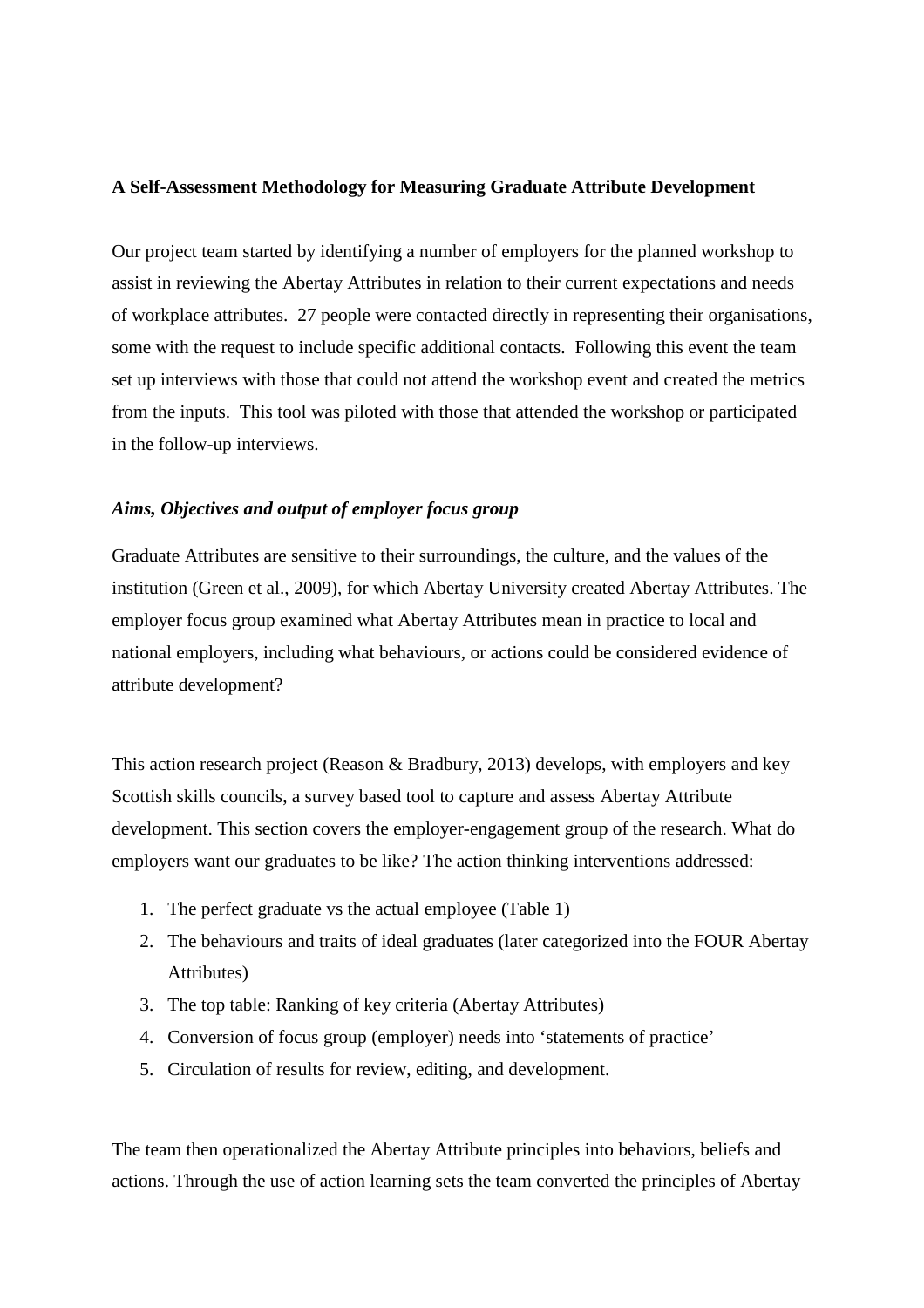Attributes into measurable criteria, and produced a survey instrument in preparation for the pilot testing of an Abertay Attribute survey tool.

| What employers want:                    | What doesn't HE teach students?                         |
|-----------------------------------------|---------------------------------------------------------|
| Qualifications / knowledge of subject   | Communication skills (personal, face-to-<br>$\bullet$   |
| Understanding of 'how to learn', 'how   | face, telephone, non-verbal skills)                     |
| to research', and 'how to study'        | Create a sense of confidence (self-belief,<br>$\bullet$ |
| Graduate competencies: more than        | ambition and drive)                                     |
| knowing what, knowing how and why.      | Understanding and awareness of<br>$\bullet$             |
| Ready for professional training, can be | uncertainty (how to cope outside                        |
| trained easily without restarting       | comfort zone)                                           |
| everything                              | Responsibility (taking responsibility and<br>$\bullet$  |
| Potential for management / leadership   | being accountable)                                      |
| and have the appropriate skills and     | Presentation and critical thinking /<br>$\bullet$       |
| attitude                                | persuasion / selling skills                             |
| Shows the evidence that employer-       | Initiative (need to be more creative and<br>$\bullet$   |
| university engagement is producing the  | active)                                                 |
| right graduate                          | Reflective or enquiring minds (why,<br>$\bullet$        |
| Brings new ideas and innovation into    | why, why, how, how, how???                              |
| business                                | More knowledge about the subject and<br>$\bullet$       |
| Hit the ground running                  | technical basics.                                       |
| Good IT / technical / Business skills   |                                                         |
| Level of maturity                       |                                                         |

### **Table 1 Focus group results: The perfect graduate vs the actual employee**

# *The behaviours and traits of ideal graduates (later categorized into the FOUR Abertay Attributes)*

The employer focus group was mixed up to encourage creativity, and invited to brainstorm expected behaviours of the graduates they perceived as ideal (diagram 1). The ideas were then 'ranked'. The group produced four key categories of a 'graduate as person' which in their ranked order are: Integrity / reliability; good behaviour; communications and social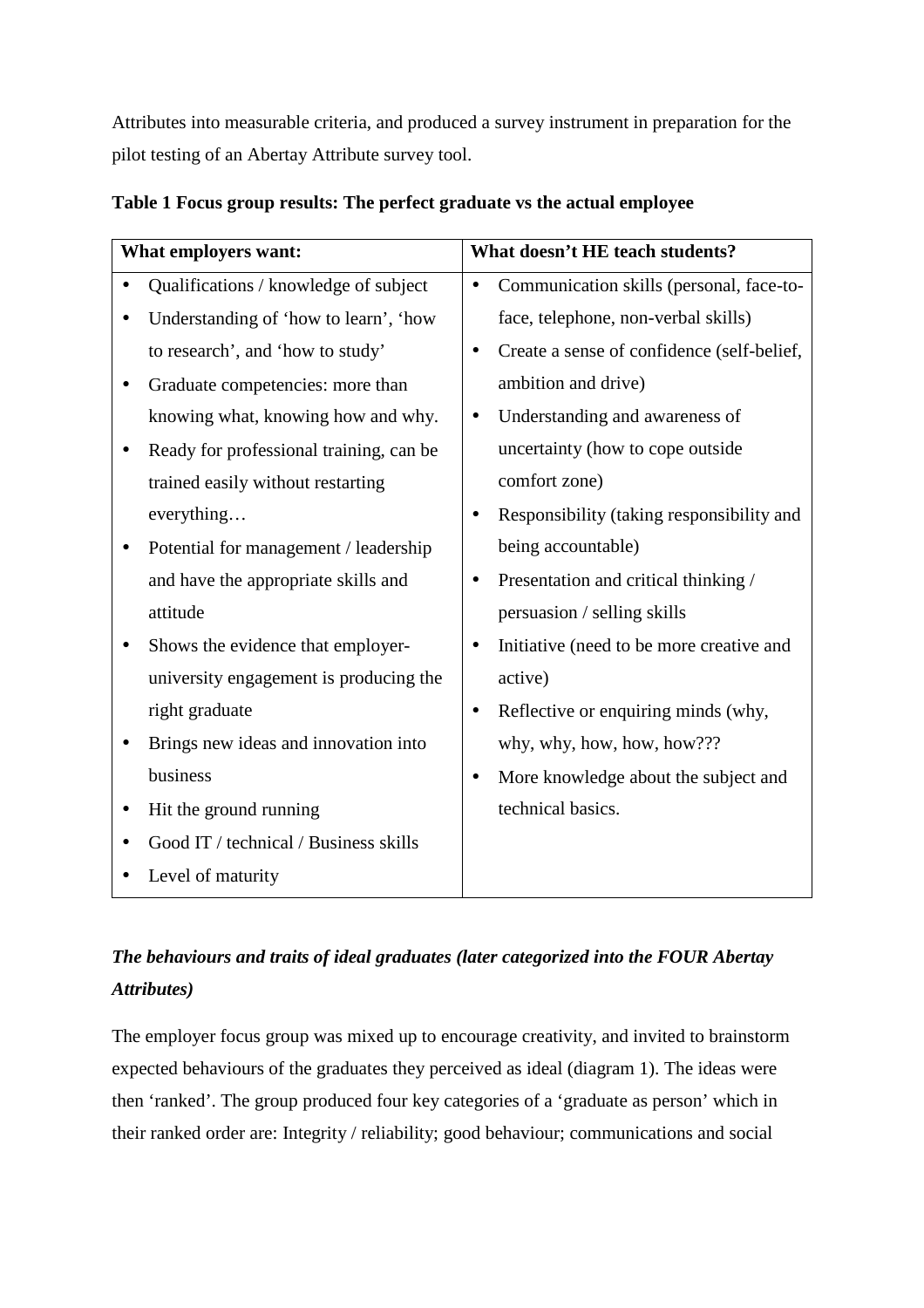skills; resource / thinker (Table 2). Similar tasks were carried out to produce results for academic attributes (Table 3), citizenship and professional.





**Table 2: Personal Attributes** 

| Integrity / | Good        | Communications and social | Resource / thinker |
|-------------|-------------|---------------------------|--------------------|
| reliability | behaviour   | skills                    |                    |
| Trustworthy | Confident   | Good listener             | Creative           |
| Reliable    | Pleasant    | Good speaker              | Interested         |
| Honest      | Team player | Clear thinker             | Adaptable          |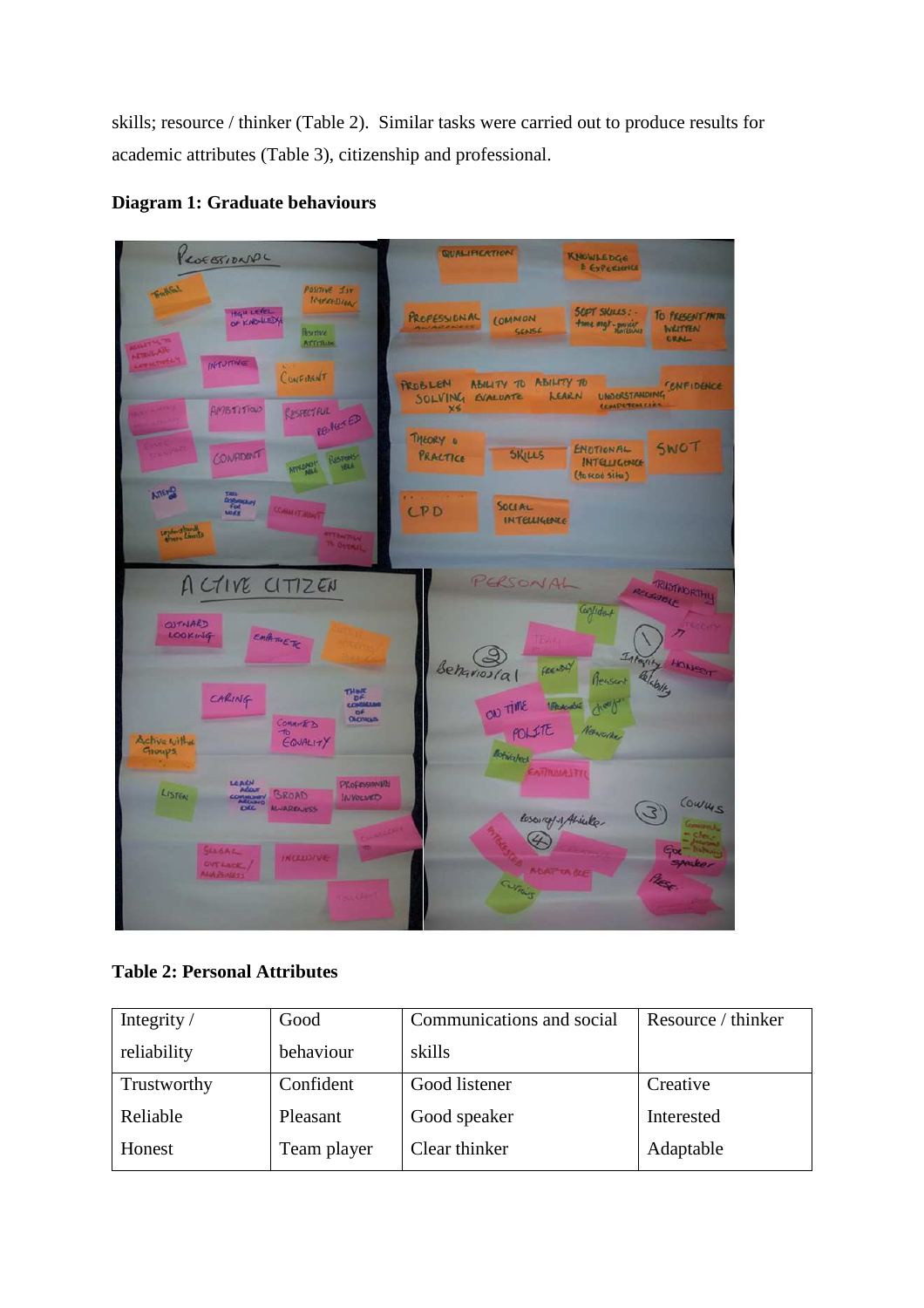| Integrity | Friendly     | Focused         | Curious |
|-----------|--------------|-----------------|---------|
|           | Cheerful     | Presents well   |         |
|           | Approachable | Conveys clearly |         |
|           | On Time      |                 |         |
|           | Networker    |                 |         |
|           | Motivated    |                 |         |
|           | Enthusiastic |                 |         |
|           | Polite       |                 |         |
|           |              |                 |         |

# **Table 3: Academic - ranked into FIVE levels of importance (qualification/experience highest)**

| $\mathbf{1}$  | $\overline{2}$   | 3                | $\overline{\mathbf{4}}$ | 5            |
|---------------|------------------|------------------|-------------------------|--------------|
| Qualification | Professional     | Problem solving  | Theory and              | Continuous   |
| Knowledge &   | awareness        | Ability to       | practice                | development  |
| Experience    | Common sense     | evaluate         | Language skills         | Social       |
|               | Soft skills      | Ability to learn | Emotional               | intelligence |
|               | Time             | Understanding    | intelligence            |              |
|               | management       | competencies     | Analytical              |              |
|               | Project          | Confidence       | awareness of            |              |
|               | management       |                  | <b>SWOT</b>             |              |
|               | Written and oral |                  |                         |              |
|               | presentation     |                  |                         |              |
|               | skills           |                  |                         |              |

From the citizenship activity the participants identified the following characteristics they interpreted as displaying citizenship: outward looking, empathetic, outside interests, caring, committed to equality, think about consequences of decisions / future looking, active with groups, listener, professionally involved, broad awareness, learn about community, considerate, inclusive, global outlook / awareness and tolerant.

From the professionalism activity the participants identified the following characteristics: truthful, highly knowledgeable, positive first impression, positive attitude, articulate /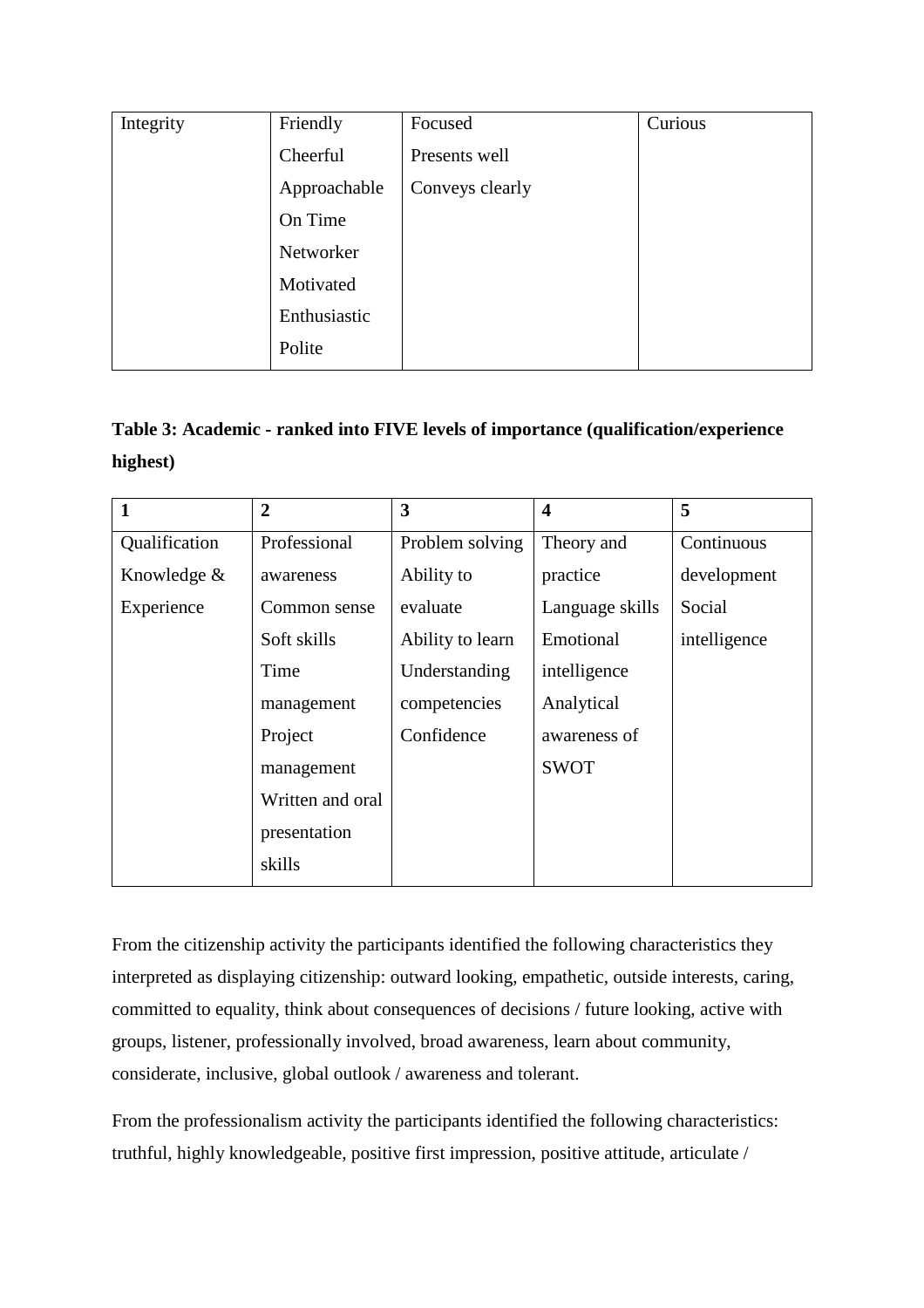effective articulation skills, intuitive, confident, respectful / respected, high integrity, ethical, ambitious, approachable, responsible, committed, attention to detail and understand own limits.

The 'words' used by employers and careers advisors are typical words that mean something to those in these positions. These are not the same words as used by graduates / students but are in a form that is transferable between these population types. Often words and characteristics are almost universal such as honest, integrity, confidence, effective communicator and listener. Although leadership was not listed in the employer focus group it was mentioned within the interviews and were included in the mapping exercise to develop the questionnaire (Table 4) and appear as the questions in tables 5, 6, 7 and 8 without numbers.

| <b>Personal Attributes</b>                    | <b>Academic</b>                                 |
|-----------------------------------------------|-------------------------------------------------|
| I would consider myself trustworthy<br>1.     | I have worked hard to achieve the<br>$1_{-}$    |
| Others would see me trustworthy<br>2.         | highest level of knowledge in my                |
| I know my personal limits<br>3.               | subject                                         |
| I ensure I deliver what I promise.<br>4.      | I understand that I need to do the work<br>2.   |
| People who know me would consider<br>5.       | required to meet the gap between my             |
| me reliable                                   | current level of knowledge in my field          |
| I am always honest with people when<br>6.     | and where I could be.                           |
| dealing with difficult issues                 | I actively look for opportunities to<br>3.      |
| I believe honesty is important when<br>7.     | extend my thinking through contact and          |
| interacting with others                       | application with industry.                      |
| I am clear about my own values and live<br>8. | 4. I know how to evidence my subject            |
| by them rigorously                            | knowledge in practice.                          |
| People consider me to be reliable<br>9.       | I manage my learning through planned<br>5.      |
| 10. I work in teams effectively               | use of time and resources.                      |
| 11. People would call me friendly and         | I am creative in identifying solutions to<br>6. |
| approachable                                  | problems.                                       |
| 12. I am polite to others.                    |                                                 |
| 13. I am a good listener.                     |                                                 |

### **Table 4: Questionnaire developed from employer focus group**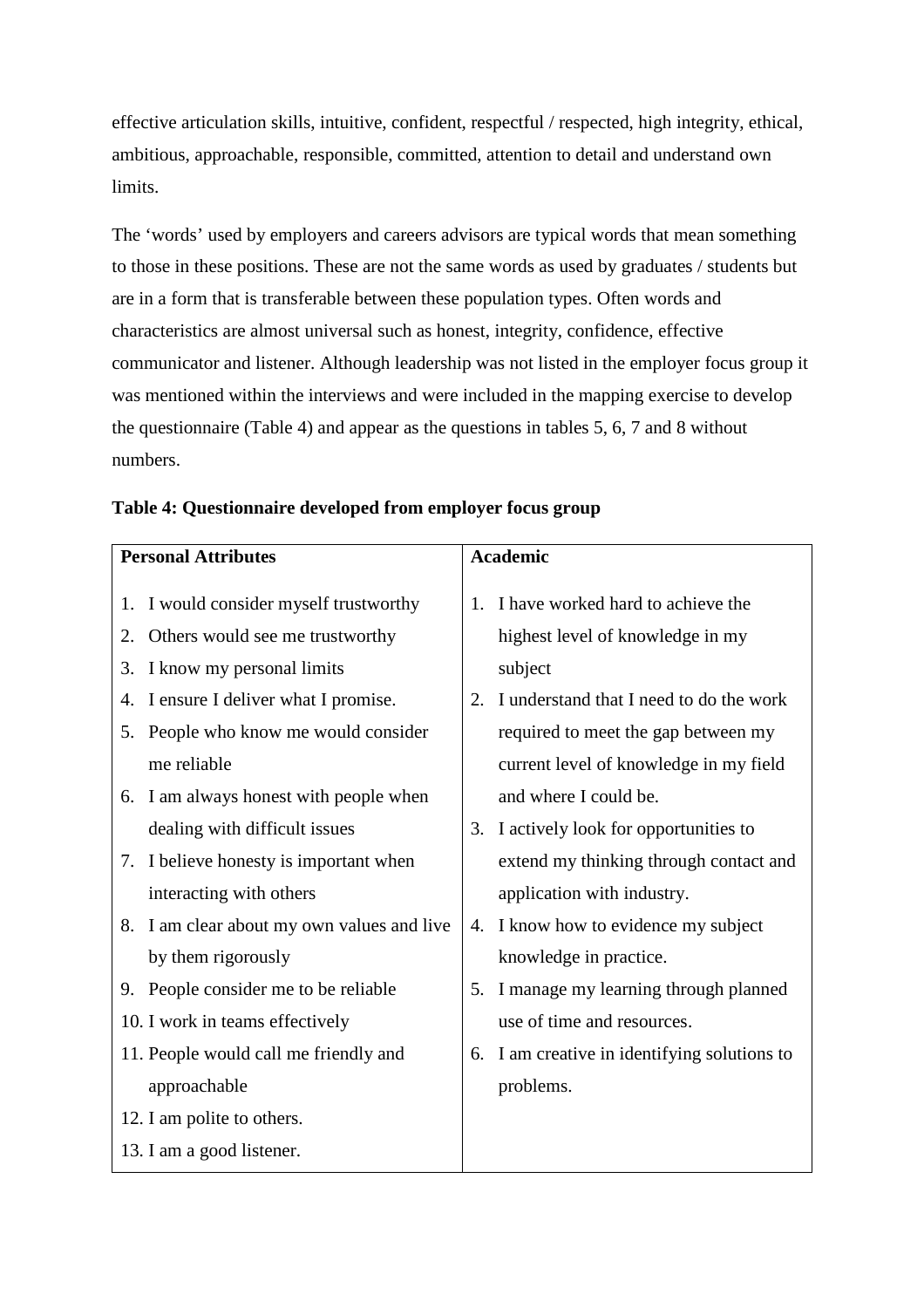| 14. I am a good speaker                          | 7. I can identify, collect and analyse                                       |  |  |  |
|--------------------------------------------------|------------------------------------------------------------------------------|--|--|--|
| 15. I am motivated and enthusiastic when         | information without direction from                                           |  |  |  |
| dealing with people and problems.                | others.                                                                      |  |  |  |
| 16. I am usually on time for meetings            | I can speak another language well<br>8.                                      |  |  |  |
| 17. I can present my thoughts clearly to         | I use a plan for my personal<br>9.                                           |  |  |  |
| others                                           | development                                                                  |  |  |  |
| 18. I can work very focused on a given task      | 10. I use my social skills to improve                                        |  |  |  |
|                                                  | relationships with others.                                                   |  |  |  |
|                                                  | 11. I can work independently                                                 |  |  |  |
|                                                  | 12. I continuously look for opportunities to                                 |  |  |  |
|                                                  | enhance my skills                                                            |  |  |  |
|                                                  | 13. People think I am a good problem solver                                  |  |  |  |
|                                                  | 14. I know how to learn a subject                                            |  |  |  |
|                                                  | 15. I prefer to analyse issues rather than                                   |  |  |  |
|                                                  | describe them                                                                |  |  |  |
|                                                  | 16. I know how to translate my academic                                      |  |  |  |
|                                                  | knowledge into what an employer wants                                        |  |  |  |
|                                                  | 17. I can objectively evaluate my                                            |  |  |  |
|                                                  | performance                                                                  |  |  |  |
|                                                  | 18. I know what employers want                                               |  |  |  |
| <b>Active Citizenship</b>                        | <b>Professional</b>                                                          |  |  |  |
| 1. I engage with my local community in           | 1. I am very knowledgeable about my field                                    |  |  |  |
| social, welfare or charity activities.           | of study                                                                     |  |  |  |
| I like to meet and work with new and<br>2.       | I work hard to create a positive<br>2.                                       |  |  |  |
| interesting people outside my university         | impression                                                                   |  |  |  |
| friends.                                         |                                                                              |  |  |  |
|                                                  | 3.                                                                           |  |  |  |
| I am sensitive to the needs of people less<br>3. | I practice my communication skills by<br>engaging in conversation with other |  |  |  |
| fortunate than myself.                           | professionals.                                                               |  |  |  |
| I have many friends outside the<br>4.            | I treat others with respect<br>4.                                            |  |  |  |
| university                                       | I value the skills of others.<br>5.                                          |  |  |  |
| I like to include a diverse range of<br>5.       | I normally have a plan to ensure success<br>6.                               |  |  |  |
| people in my activities                          | and work hard to achieve this.                                               |  |  |  |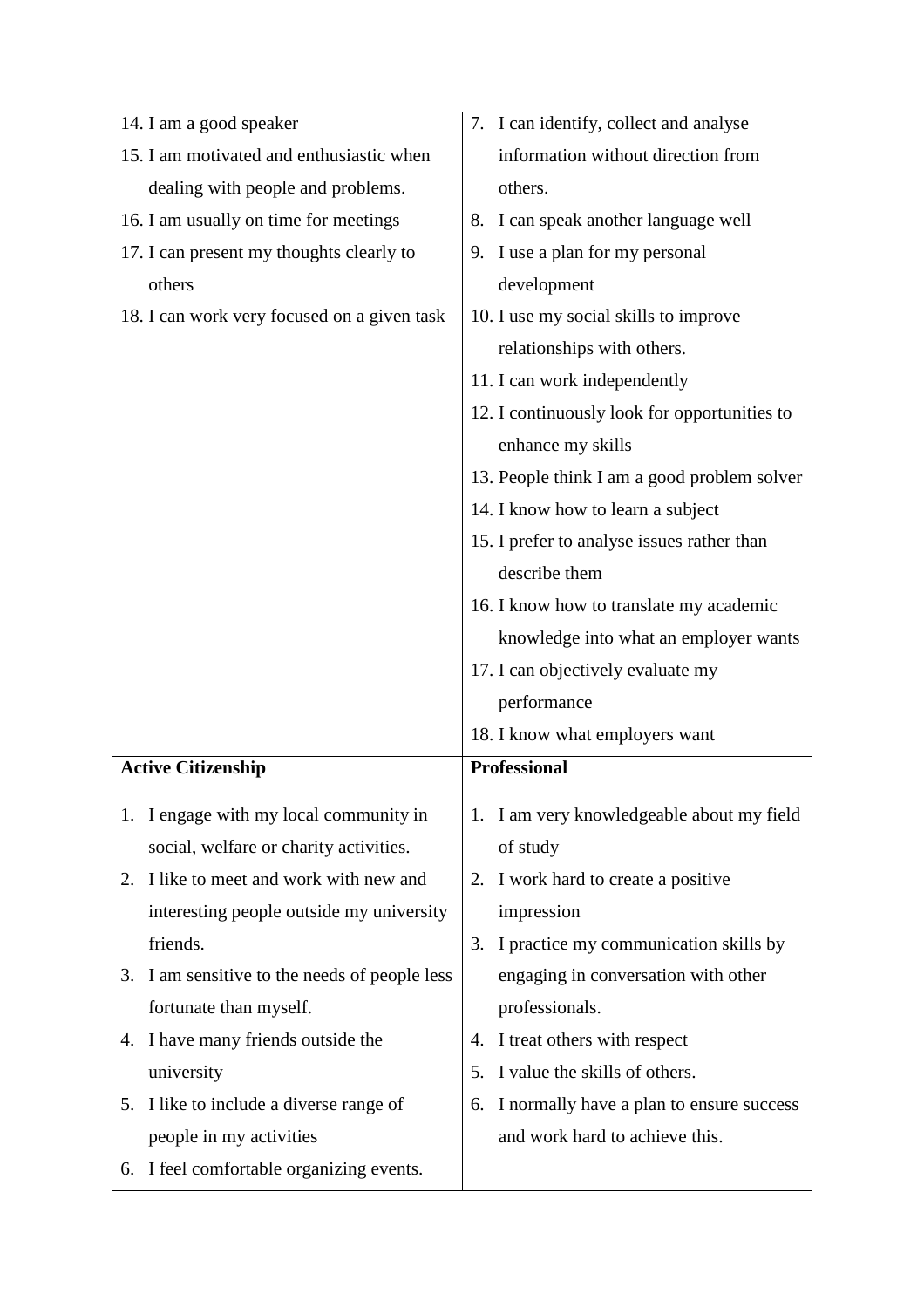| 7. I feel comfortable having responsibility   | 7. I understand that attention to detail is   |
|-----------------------------------------------|-----------------------------------------------|
| for events                                    | important                                     |
| 8. I have friends outside my ethnic group     | I can hold an intelligent conversation<br>8.  |
| and                                           | with a wide range of people on                |
| I actively engage with a diverse peer<br>9.   | community, business and personal              |
| group                                         | issues                                        |
| 10. I am aware of global issues and how       | I take personal responsibility for the<br>9.  |
| they affect my community                      | work I produce.                               |
| 11. I am tolerant of different opinions       | 10. It is important that I understand my own  |
| 12. I can voice my own opinion without        | limits to improve my skills.                  |
| offending others.                             | 11. I am ethical in all my dealing with       |
| 13. I listen to others and seek understanding | others.                                       |
| without criticism                             | 12. I am ambitious for myself                 |
| 14. I try to consider the implications of my  | 13. I can instil ambition in my colleagues    |
| actions carefully.                            | 14. People tell me I am a responsible person  |
| 15. I am aware of the consequences of my      | 15. People have remarked positively on my     |
| actions                                       | personal integrity                            |
| 16. People have told me that I have a caring  | 16. I have a positive attitude to the work I  |
| nature                                        | am undertaking                                |
| 17. I am aware of what is going on in the     | 17. I have good presentation skills           |
| world                                         | 18. In my dealings with others I try to be as |
| 18. I can empathise with other's feelings     | honest as possible                            |
|                                               |                                               |
|                                               |                                               |

Subsequently the attribute self-assessment tool was designed with a questionnaire. An extract of the pattern matrix, which lists the factors and the loadings of the survey item on each factor (component) is presented in Table 5 Academic, Table 6 Personal, Table 7 Active Citizen and Table 8 Professional. The higher the loadings, the more a survey item is associated with or representative of that particular factor. Factor/component 1 could be described as 'academic', factor 2 as 'professional', factor 3 as 'citizenship', and factor 4 as 'personal'.

### **Table 5: Academic Pattern Matrixa**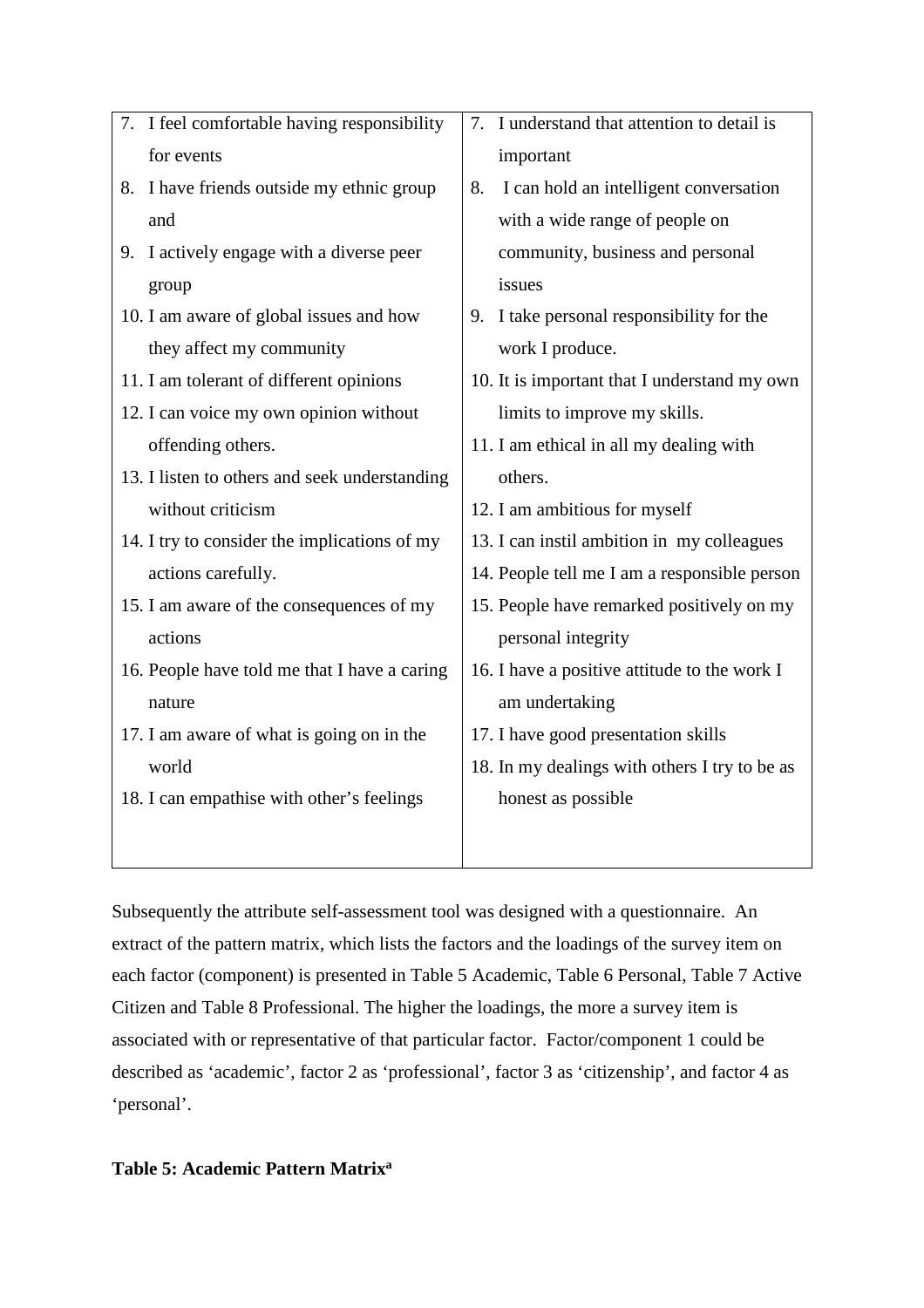|                                                      | Component    |                |         |                |
|------------------------------------------------------|--------------|----------------|---------|----------------|
|                                                      | $\mathbf{1}$ | $\overline{2}$ | 3       | $\overline{4}$ |
| (Acad 1) I have worked hard to achieve the highest   | .376         | $-.018$        | $-.056$ | .393           |
| level of knowledge in my subject                     |              |                |         |                |
| (Acad 2) I understand that I need to do the work     |              |                |         |                |
| required to meet the gap between my current level of | .185         | .127           | .106    | .512           |
| knowledge in my field and where I could be.          |              |                |         |                |
| (Acad 3) I actively look for opportunities to extend |              |                |         |                |
| my thinking through contact and application with     | .499         | $-.190$        | .226    | .342           |
| industry.                                            |              |                |         |                |
| (Acad 4) I know how to evidence my subject           | .452         | $-.083$        | $-.106$ | .301           |
| knowledge in practice                                |              |                |         |                |
| (Acad 5) I manage my learning through planned use    | .428         | .004           | .061    | .358           |
| of time and resources                                |              |                |         |                |
| (Acad 6) I am creative in identifying solutions to   | .580         | .001           | $-.060$ | .288           |
| problems                                             |              |                |         |                |
| (Acad 7) I can identify, collect and analyse         | .471         | .079           | .000    | .393           |
| information without direction from others.           |              |                |         |                |
| (Acad 8) I can speak another language well           | .670         | .148           | $-.289$ | .006           |
| (Acad 9) I use a plan for my personal development    | .664         | $-.017$        | .014    | $-.141$        |
| (Acad 10) I use my social skills to improve          | .273         | .061           | $-.079$ | .341           |
| relationships with others                            |              |                |         |                |
| (Acad 11) I can work independently                   | .175         | .349           | .109    | .329           |
| (Acad 12) I continuously look for opportunities to   | .784         | $-.085$        | .174    | $-.028$        |
| enhance my skills                                    |              |                |         |                |
| (Acad 13) People think I am a good problem solver    | .615         | .064           | .062    | .134           |
| (Acad 14) I know how to learn a subject              | .367         | .222           | $-.083$ | .427           |
| (Acad 15) I prefer to analyse issues rather than     | .339         | .322           | .124    | .164           |
| describe them                                        |              |                |         |                |
| (Acad 16) I know how to translate my academic        | .505         | .148           | .180    | $-.238$        |
| knowledge into what an employer wants                |              |                |         |                |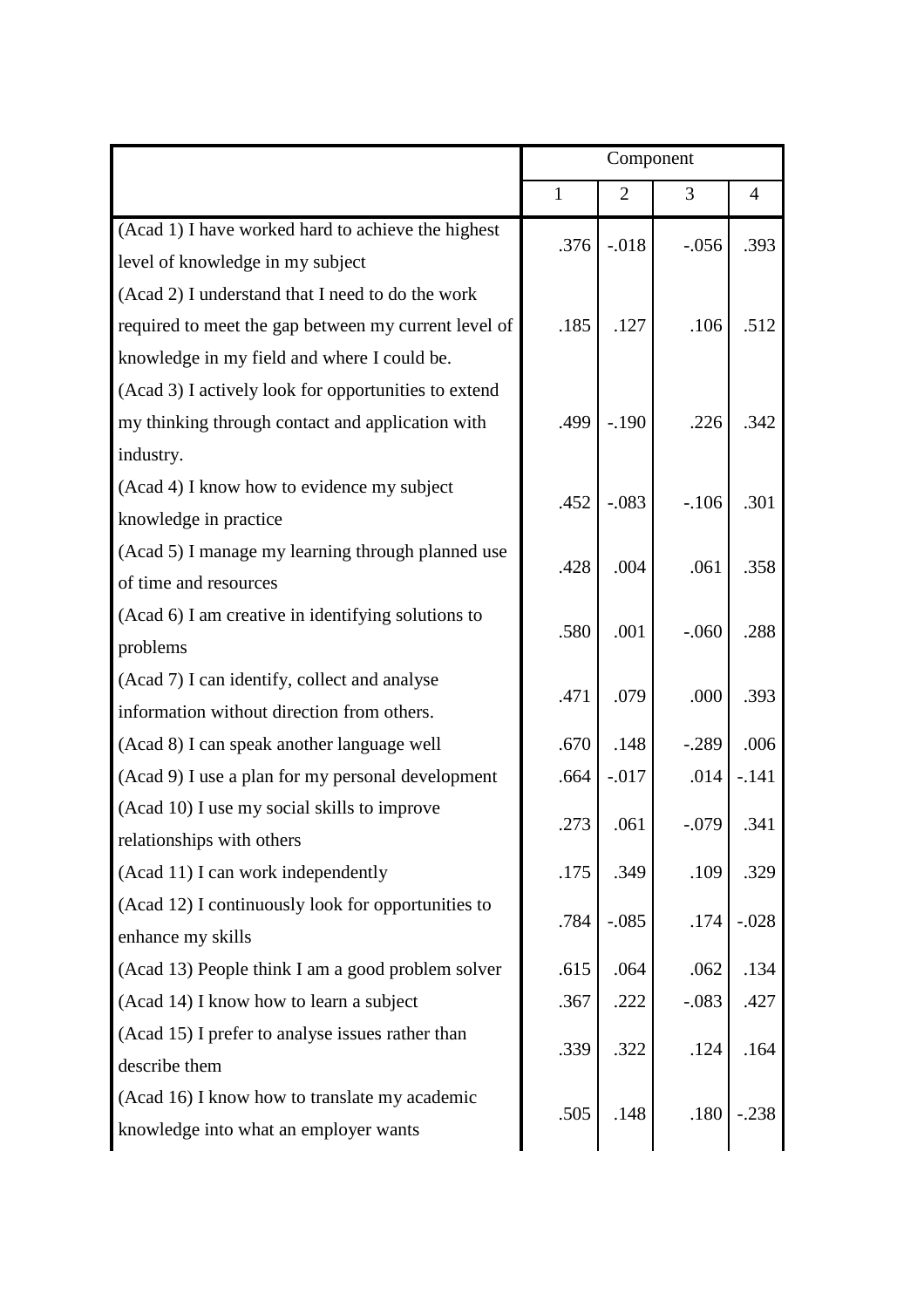| (Acad 17) I can objectively evaluate my            |      | $.725$ $-.055$ |      | $.245$ $-.080$ |
|----------------------------------------------------|------|----------------|------|----------------|
| performance                                        |      |                |      |                |
| (Acad 18) I know what employers want               |      | $.282$ $-.516$ | .597 | .014           |
| I can hold an intelligent conversation with a wide |      |                |      |                |
| range of people on community, business and         | .122 | .185           | .473 |                |
| personal issues. (Acad)                            |      |                |      |                |

Extraction Method: Principal Component Analysis.

Rotation Method: Promax with Kaiser Normalization.<sup>a</sup>

a. Rotation converged in 14 iterations.

## **Table 6: Personal Pattern Matrix**

|                                                                               | Component    |                |         |                |
|-------------------------------------------------------------------------------|--------------|----------------|---------|----------------|
|                                                                               | $\mathbf{1}$ | $\overline{2}$ | 3       | $\overline{4}$ |
| (Pers 1) I would consider myself trustworthy                                  | $-.338$      | .087           | .632    | .320           |
| (Pers 2) Others would see me trustworthy                                      | $-.162$      | .001           | .640    | .412           |
| (Pers 3) I know my personal limits                                            | .000         | $-.149$        | .268    | .607           |
| (Pers 4) I ensure I deliver what I promise                                    | .027         | .129           | .264    | .581           |
| (Pers 5) People who know me would consider me reliable                        | $-116$       | .102           | $-.097$ | .419           |
| (Pers 6) I am always honest with people when dealing<br>with difficult issues | $-.163$      | .318           | .055    | .333           |
| (Pers 7) I believe honesty is important when interacting                      |              |                |         |                |
| with others                                                                   | $-.228$      | .535           | .286    | .107           |
| (Pers 8) I am clear about my own values and live by them<br>rigorously        | $-.045$      | .363           | .019    | .495           |
| (Pers 9) People consider me to be reliable                                    | .106         | $-.053$        | .097    | .491           |
| (Pers 10) I work in teams effectively                                         | $-.084$      | .281           | .014    | .475           |
| (Pers 11) People would call me friendly and approachable                      | $-.426$      | .569           | .280    | .130           |
| I tend to reflect on how I do things (Pers)                                   | .393         | .518           | $-.039$ | $-.338$        |
| I am confident in my ability to be successful (Pers)                          | .310         | .367           | .067    | .096           |
| (Pers 12) I am polite to others                                               | $-.401$      | .316           | .588    | $-.041$        |
| (Pers 13) I am a good listener                                                | $-.362$      | .230           | .465    | .294           |
| (Pers 14) I am a good speaker                                                 | .273         | .443           | $-.125$ | .274           |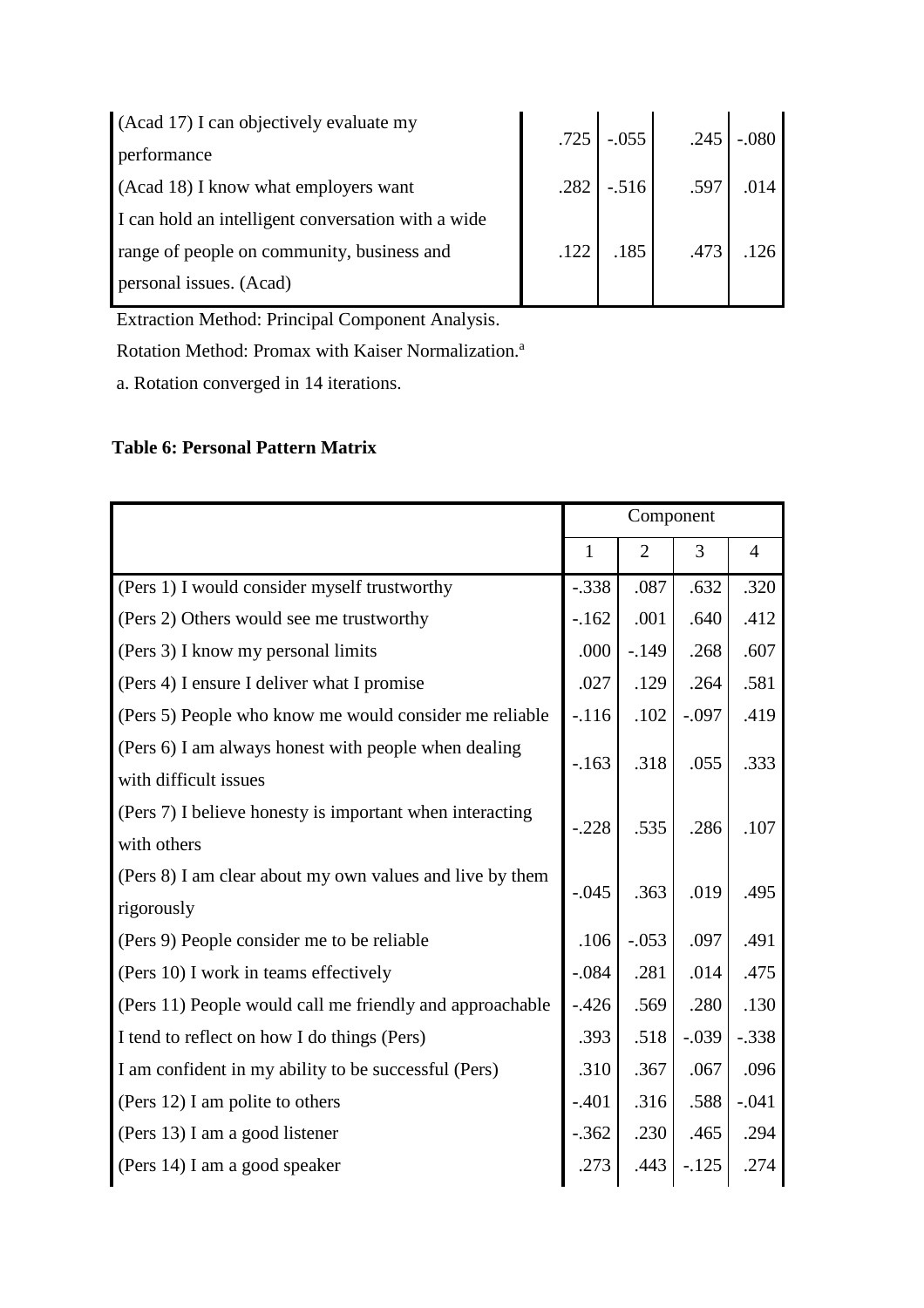| (Pers 15) I am enthusiastic when dealing with problems |      | $.407$ $.238$ $-.002$                   |      | .168 |
|--------------------------------------------------------|------|-----------------------------------------|------|------|
| I am prepared to take responsibility and lead if the   | .248 | $\vert$ .610 $\vert$ .033 $\vert$ -.030 |      |      |
| situation requires it. (Pers)                          |      |                                         |      |      |
| (Pers 16) I am usually on time for meetings            | .004 | $-211$ .348 .626                        |      |      |
| (Pers 17) I can present my thoughts clearly to others  | .119 | .348                                    | .029 | .556 |
| (Pers 18) I can work very focused on a given task      | .464 | .122                                    | .052 | .362 |

# **Table 7: Citizenship Pattern Matrix**

|                                                             | Component    |                |         |                |
|-------------------------------------------------------------|--------------|----------------|---------|----------------|
|                                                             | $\mathbf{1}$ | $\overline{2}$ | 3       | $\overline{4}$ |
| (Citiz 1) I engage with my local community in social,       | .492         | $-.043$        | $-.090$ | $-.021$        |
| welfare or charity activities.                              |              |                |         |                |
| (Citiz 2) I like to meet and work with new and interesting  | .324         | .145           | .091    | $-.085$        |
| people outside my university friends.                       |              |                |         |                |
| (Citiz 3) I am sensitive to the needs of people less        | .278         | .197           | .238    | $-.346$        |
| fortunate than myself.                                      |              |                |         |                |
| (Citiz 4) I have many friends outside the university        | .003         | $-.118$        | .422    | .270           |
| (Citiz 5) I like to include a diverse range of people in my | .381         | .108           | .313    | $-.174$        |
| activities                                                  |              |                |         |                |
| (Citiz 6) I feel comfortable organizing events.             | .512         | .448           | $-.137$ | .106           |
| (Citiz 7) I feel comfortable having responsibility for      | .474         | .407           | $-.203$ | .120           |
| events                                                      |              |                |         |                |
| (Citiz 8) I have friends outside my ethnic group            | .122         | .394           | $-165$  | .267           |
| (Citiz 9) I actively engage with a diverse peer group       | .385         | .159           | .084    | .113           |
| I can be trusted and relied on to do the job to the best of | .312         | .160           | .236    | $-.027$        |
| my abilities (Citiz)                                        |              |                |         |                |
| (Citiz 10) I am aware of global issues and how they affect  | .495         | $-.415$        | .595    | $-.067$        |
| my community                                                |              |                |         |                |
| (Citiz 11) I am tolerant of different opinions              | .155         | .138           | .623    | $-.519$        |
| (Citiz 12) I can voice my own opinion without offending     | .027         | $-.182$        | .680    | .110           |
| others.                                                     |              |                |         |                |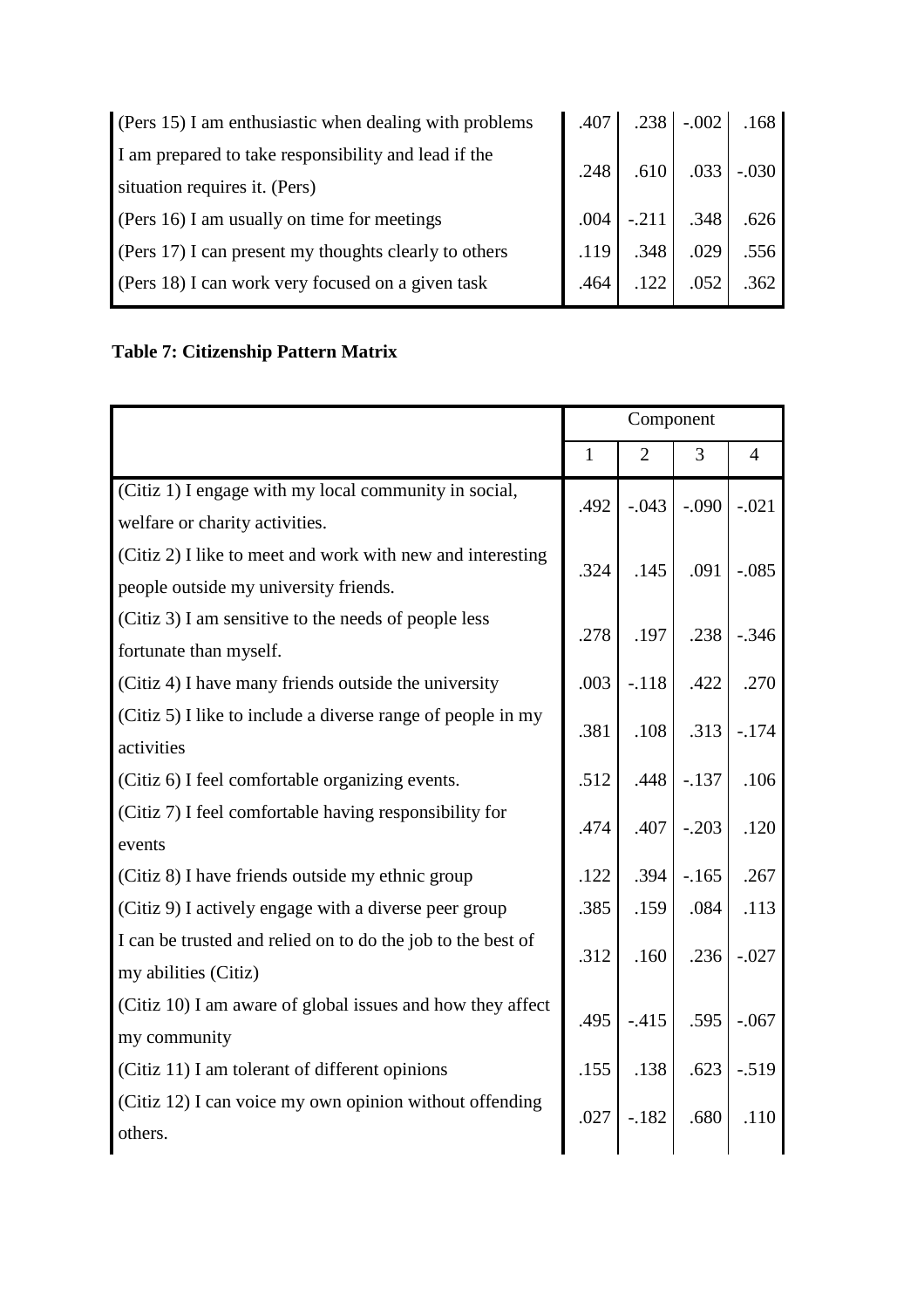| (Citiz 13) I listen to others and seek understanding without |         |         | $.175$ .775 | .002    |
|--------------------------------------------------------------|---------|---------|-------------|---------|
| criticism                                                    |         |         |             |         |
| (Citiz 14) I try to consider the implications of my actions  | .340    |         | $.090$ .597 | $-.070$ |
| carefully.                                                   |         |         |             |         |
| (Citiz 15) I am aware of the consequences of my actions      | .160    | $-.031$ | .648        | .075    |
| (Citiz 16) People have told me that I have a caring nature   | .159    | .234    | .594        | $-.345$ |
| (Citiz 17) I am aware of what is going on in the world       | .216    | $-.248$ | .540        | .115    |
| (Citiz 18) I can empathise with other's feelings             | $-.027$ | .322    | .313        | $-.581$ |
|                                                              |         |         |             |         |

# **Table 8: Professional Pattern Matrix**

|                                                                                   | Component    |                |         |                |
|-----------------------------------------------------------------------------------|--------------|----------------|---------|----------------|
|                                                                                   | $\mathbf{1}$ | $\overline{2}$ | 3       | $\overline{4}$ |
| (Prof 1) I am very knowledgeable about my field of study                          | .429         | .328           | .055    | $-.017$        |
| (Prof 2) I work hard to create a positive impression                              | .037         | .618           | .115    | .053           |
| (Prof 3) I practice my communication skills by engaging                           | .317         | .406           | .066    | .187           |
| in conversation with other professionals.<br>(Prof 4) I treat others with respect | $-.336$      | .550           | .402    | $-.001$        |
| (Prof 5) I value the skills of others.                                            | $-.113$      | .296           | .431    | .027           |
| (Prof 6) I normally have a plan to ensure success and work                        | .335         | .158           | .235    | .084           |
| hard to achieve this.                                                             |              |                |         |                |
| (Prof 7) I understand that attention to detail is important                       | .327         | .230           | .043    | .017           |
| (Prof 8) I can hold an intelligent conversation with a wide                       |              |                |         |                |
| range of people on community, business and personal                               | .245         | .061           | .529    | $-.093$        |
| issues                                                                            |              |                |         |                |
| (Prof 9) I take personal responsibility for the work I                            | .134         | .377           | .373    | .155           |
| produce.                                                                          |              |                |         |                |
| (Prof 10) It is important that I understand my own limits                         | .181         | .421           | .132    | .032           |
| to improve my skills.                                                             |              |                |         |                |
| (Prof 11) I am ethical in all my dealing with others                              | .055         | .322           | .322    | .024           |
| I am confident in my relationships with colleagues (Prof)                         | .245         | $-.227$        | .599    | .244           |
| (Prof 12) I am ambitious for myself                                               | .059         | .851           | $-.336$ | .033           |
| (Prof 13) I can instil ambition in my colleagues                                  | .200         | .714           | $-.183$ | $-.094$        |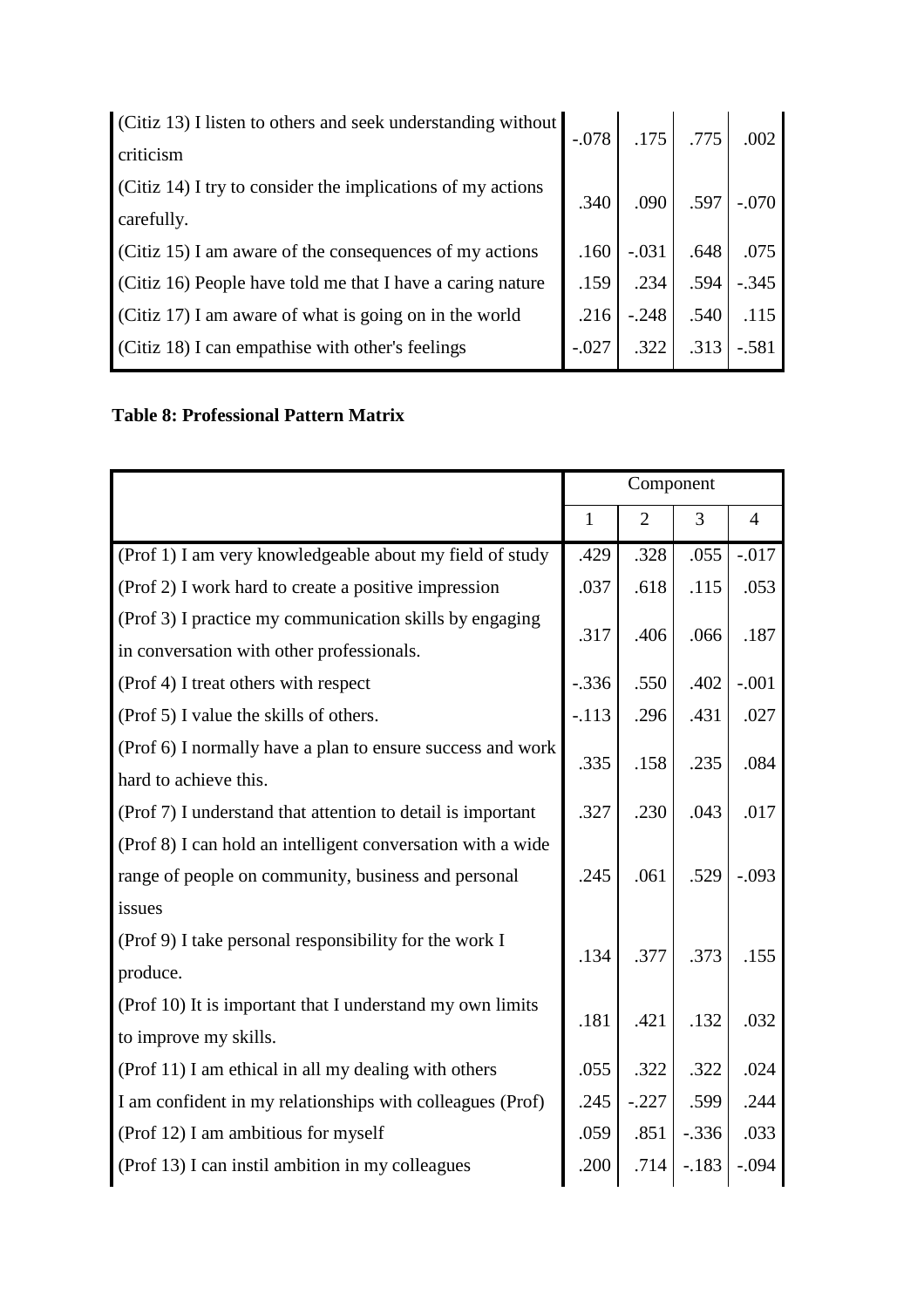| (Prof 14) People tell me I am a responsible person         | .159 |      | $.551$ $-.147$            | .136    |
|------------------------------------------------------------|------|------|---------------------------|---------|
| (Prof 15) People have remarked positively on my personal   | .248 |      | $-.040$                   | $-.131$ |
| integrity                                                  |      | .692 |                           |         |
| (Prof 16) I have a positive attitude to the work I am      |      |      | .317   .289   .195   .153 |         |
| undertaking                                                |      |      |                           |         |
| (Prof 17) I have good presentation skills                  | .048 | .621 | .021                      | $-.052$ |
| (Prof 18) In my dealings with others I try to be as honest |      |      | .081                      |         |
| as possible                                                | .139 | .553 |                           | $-.065$ |

Based on the analysis the team can make some deductions regarding the survey which was conducted with 52 students. To determine the factor structure of the tool, a Principal Component Analysis (PCA), with oblique rotation was used. This technique was chosen because it allows us to explore possible factors, which we expect to be correlated.

To determine the number of factors, we used the following guidelines: eingenvalues higher than 1, scree plot. The first 4 factors have Eigenvalues of 22, 4.9, 4.3 and 3.85, respectively (the team's chosen cut-off point) and this is also where the Scree plot (a plot of Eigenvalues) levels off, another guideline. It has also been suggested in the statistical literature to go with all factors that have Eigenvalues  $> 1$  but that is, in our view, not useful given that we have 21 of those. Thus, the team identified 4 factors within the model based on the Eigenvalues. The higher the Eigenvalue, the more variance is explained. The total variance explained with our model using these 4 factors is 45.8%. In relation to the factor loadings, i.e. how good each survey item is representative of the underlying factor, we retained items with a factor higher than 0.35 and if an item loaded on more that 1 factor it is a problematic item and needs to be re-written or removed.

Most items load highly on one factor only and not on the others, which means there is a good separation between the factors. There are a few (not many) items that load high on 2 factors. For example, the survey item citiz 6 "I feel comfortable organising events" loads .512 on factor 1 and .448 on factor 2. From what we can assert that factor 1 is more consistent with the 'academic' attribute, factor 2 is more consistent with the 'professional' attribute (though this specific item loads lower on factor 2). We speculated that this survey item is associated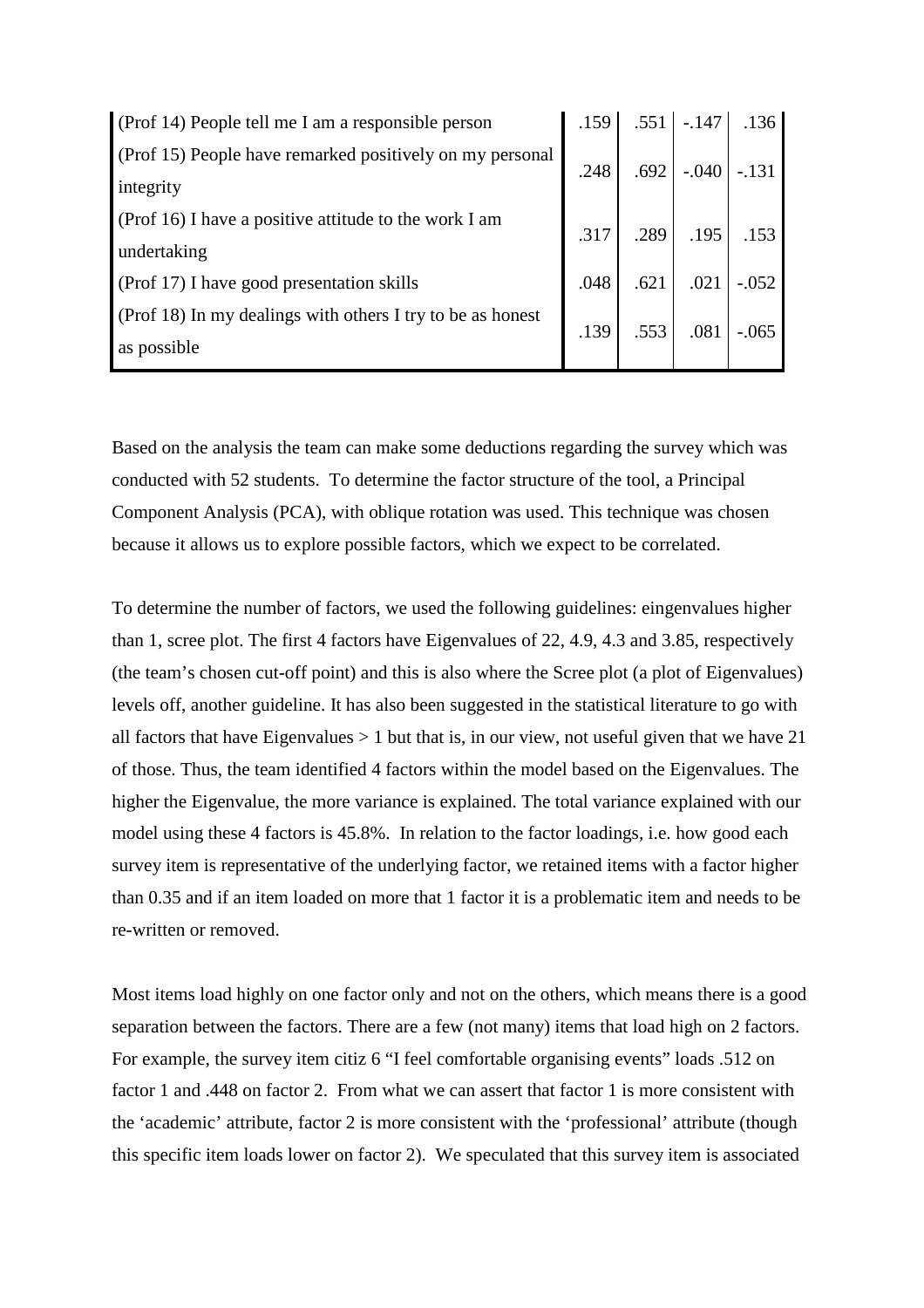with 'active citizenship', which is an entirely different attribute and the item only loads .106 on 'active citizenship'. The results indicate the complexity in articulating transparently the development of a university's unique attributes at individual level.

Examples for survey items that load high on the 'academic' attribute, are:

(Acad 12) I continuously look for opportunities to enhance my skills (.784)

(Acad 17) I can objectively evaluate my performance (.725)

(Acad 8) I can speak another language well (.670)

(Acad 9) I use a plan for my personal development (.664)

But also

(Citiz 6) I feel comfortable organizing events (.512)

Examples for survey items that load high on the 'personal' attribute, are:

(Pers 16) I am usually on time for meetings (.626)

(Pers 3) I know my personal limits (.607)

(Pers 4) I ensure I deliver what I promise (.581)

But also

(Acad 2) I understand that I need to do the work required to meet the gap between my current level of knowledge in my field and where I could be (.512)

Examples for survey items that load high on the 'citizenship' attribute, are:

(Citiz 13) I listen to others and seek understanding without criticism (.775)

(Citiz 12) I can voice my own opinion without offending others (.68)

(Citiz 15) I am aware of the consequences of my actions (.648)

But also

(Pers 1) I would consider myself trustworthy (.632)

Examples for survey items that load high on the 'professional' attribute, are:

(Prof 12) I am ambitious for myself (.851)

(Prof 13) I can instil ambition in my colleagues (.714)

(Prof 15) People have remarked positively on my personal integrity (.692)

But also

(Pers) I am prepared to take responsibility and lead if the situation requires it. (.610)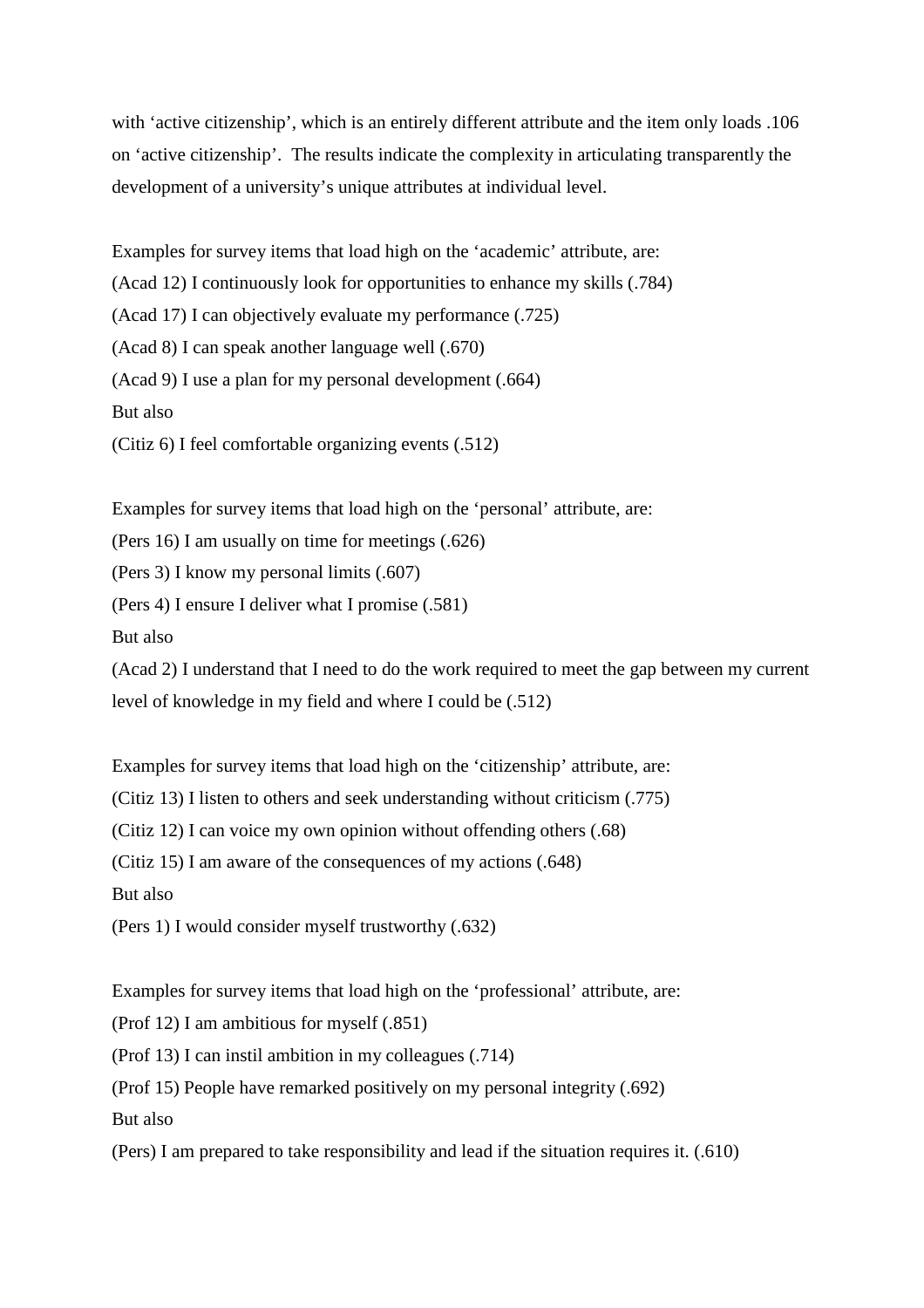Based on inspection, there seem to be factors representative of 'academic', 'professional' and 'citizenship' attributes, consistent with how we labelled the survey items. The fourth one 'personal' is less clear cut, as it has fewer survey items that load highly on it (i.e. are associated with it). It could well be that a 3 factor (Attribute) model could provide a better fit, were it not for the fact that a number of survey items load highly on this 4th factor (between .5 and .63) and not with the other factors.

Overall the results are encouraging and means that our survey items map very well onto the factors (Attributes) we generally suspected. This also means we can go with the items that load the highest on each factor (Attribute) to specify the survey items for that factor. From this first survey the team need to re-examine the model as some of the items need to be redefined/investigated/removed. Again, that is perfectly acceptable as the model is refined and made more robust.

### **Conclusions**

The findings from this paper consolidate existing research in the area of graduate employability and take research forward in the areas of graduate attributes, the measurement of these attributes and their currency in terms of employability and employer synergy. There is sufficient evidence to indicate that a practical and reliable survey tool to measure attribute development at individual level can be designed and implemented. There is potential for this attribute self-assessment tool to be transferable to other institutions indicating the potential for all universities expressing 'graduateness' through attributes could make the development of these more individualistic and transparent. There is also evidence that demonstrates specific approaches to teaching and learning have an impact upon graduate-ness and attributes. The next step for the model is to re-validate with a much larger sample and then the impact of different teaching interventions can be more successfully evaluated. The team will then focus on teaching interventions comparing and contrasting the impact of simulated work experience, part-time work based experience and block-release full term work-based learning and the development of attributes.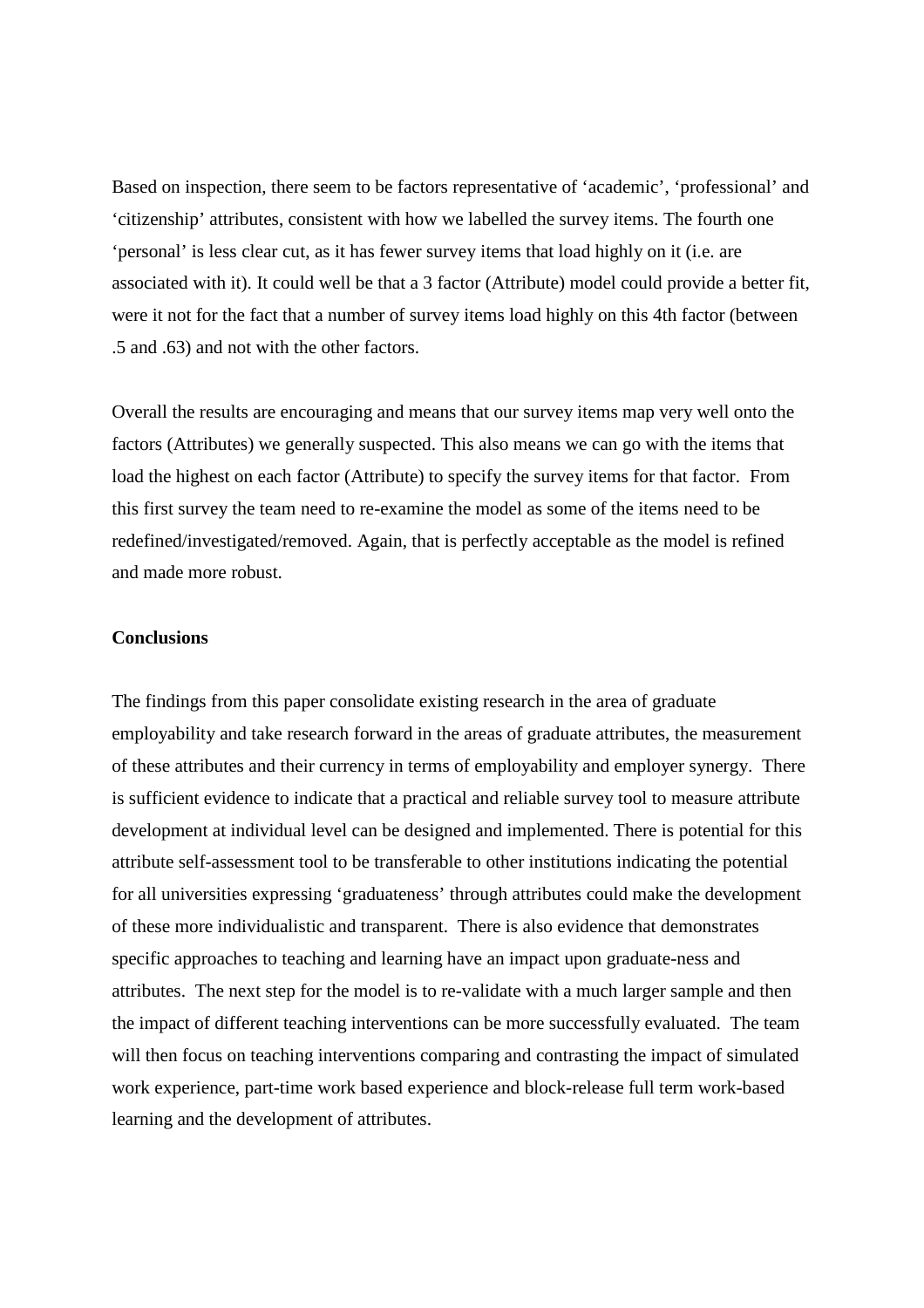#### **References**

Abaté, C.J. 2011, "Should Engineering Ethics be Taught?",*Science and Engineering Ethics,* **17**(3), pp. 583-596.

Al-Mahmood, R. & Gruba, P. 2007, "Approaches to the Implementation of Generic Graduate Attributes in Australian ICT Undergraduate Education", *Computer Science Education,* **17**(3), pp. 171-185.

Barrie, S.C. 2006, "Understanding What We Mean by the Generic Attributes of Graduates", *Higher Education,* **51**(2), pp. 215-241.

Barrie, S.C. 2007, "A conceptual framework for the teaching and learning of generic graduate attributes", *Studies in Higher Education,* **32**(4), pp. 439-458.

Bath, D., Smith, C., Stein, S. & Swann, R. 2004, "Beyond mapping and embedding graduate attributes: bringing together quality assurance and action learning to create a validated and living curriculum", *Higher Education Research & Development,* **23**(3), pp. 313-328.

Coetzee, M. 2014, "Measuring student graduateness: reliability and construct validity of the Graduate Skills and Attributes Scale", *Higher Education Research & Development,* **33**(5), pp. 887-902.

Collier R. (2012) Professionalism: Can it be taught? *CMAJ : Canadian Medical Association Journal*. 2012; **184**(11), pp. 1234-1236.

Debuse, J. & Lawley, M. 2009, "Desirable ICT Graduate Attributes: Theory vs. Practice", *Journal of Information Systems Education,* **20**(3), pp. 313.

Deshpande, R. and Farley, J.U. 2004, Organizational culture, market orientation, innovativeness, and firm performance: an international research odyssey, *International Journal of Research in Marketing*, **21**(1), pp. 3-22.

Donleavy, G. 2012, "Proclaimed graduate attributes of Australian universities: patterns, problems and prospects",*Quality Assurance in Education,* **20**(4), pp. 341-356.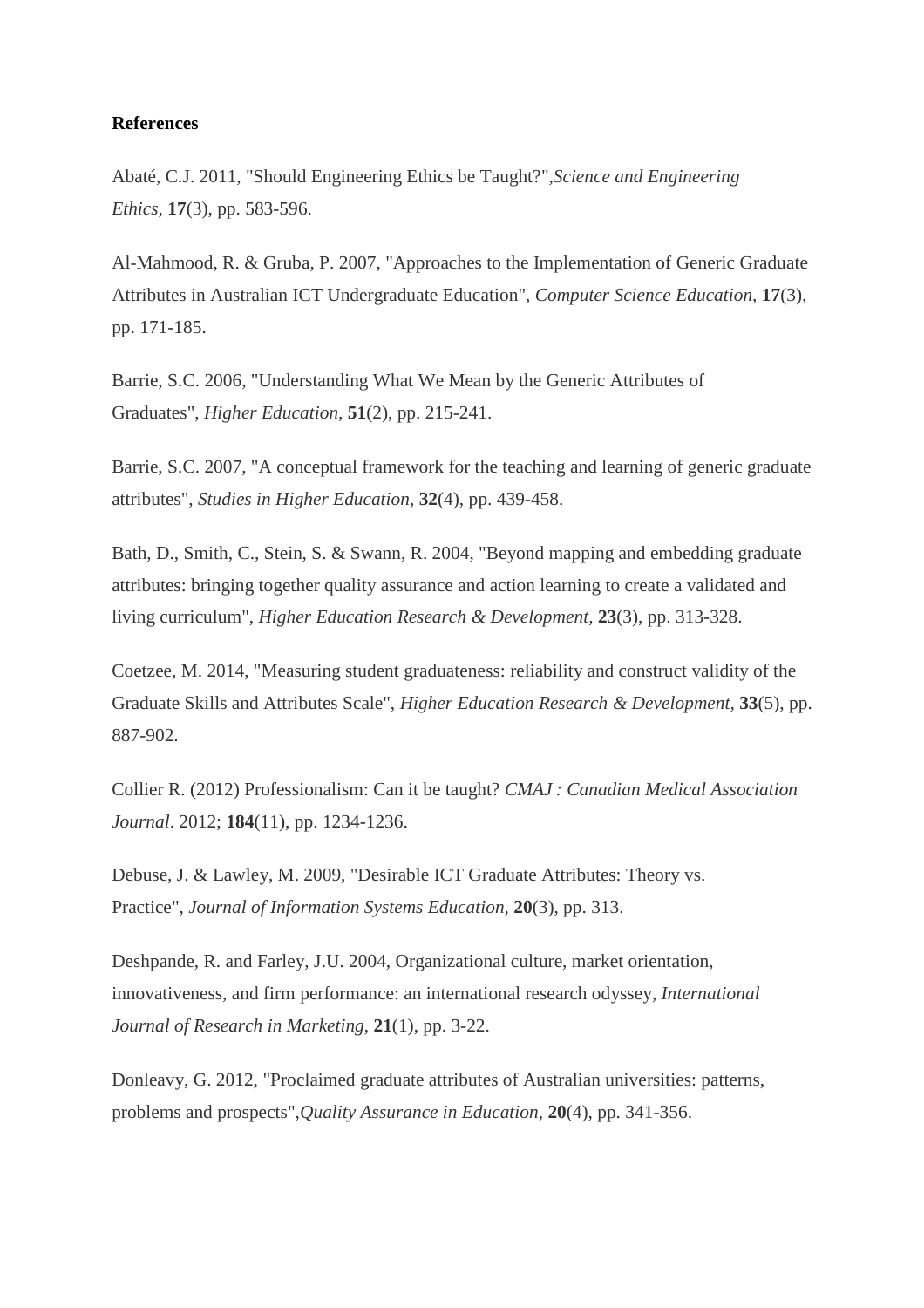Green, W., Hammer, S. & Star, C. 2009, "Facing up to the challenge: why is it so hard to develop graduate attributes?", *Higher Education Research & Development,* **28**(1), pp. 17-29.

Hager, P. & Holland, S. 2006, *Graduate Attributes, Learning and Employability,* Springer, Dordrecht.

Heijke, H., Meng, C. and Ramaekers, G. 2003, An investigation into the role of human capital competencies and their pay-off, *International Journal of Manpower*, **24**(7), pp. 750- 773.

Henry, C. & Treanor, L. 2012, "Exploring entrepreneurship education within veterinary medicine: can it be taught?",*Journal of Small Business and Enterprise Development,* **19**(3), pp. 484-499.

Herok, G.H., Chuck, J. & Millar, T.J. 2013, "Teaching and Evaluating Graduate Attributes in Science Based Disciplines", *Creative Education,* **4**(7), pp. 42-49.

Hughes, C. & Barrie, S. 2010, "Influences on the assessment of graduate attributes in higher education",*Assessment & Evaluation in Higher Education,* **35**(3), pp. 325-334.

Jones, A. 2009a, "Redisciplining generic attributes: the disciplinary context in focus", *Studies in Higher Education,* **34**(1), pp. 85-100.

Jones, A. 2009b, "Generic Attributes as Espoused Theory: The Importance of Context", *Higher Education,* **58**(2), pp. 175-191.

Klein, P.G. & Bullock, J.B. 2006, "Can Entrepreneurship Be Taught?", *Journal of Agricultural and Applied Economics,* **38**(2), pp. 429.

Lawson, R. J.,Thompson, D. G., Simpson, L.,Freeman, M., Treleaven, L., and Rohde, F. 2012, Engaging with Graduate Attributes through Encouraging Accurate Student Self-Assessment, *Asian Social Science*, **8**(4), pp. 3-12.

Markhus, L.H., Helena D. Cooper-Thomas, H.D., and Allpress, K.N. 2005, Confounded by Competencies? An Evaluation and use of Competency Models, New Zealand Journal of Psychology, **34**(2), pp. 117-126.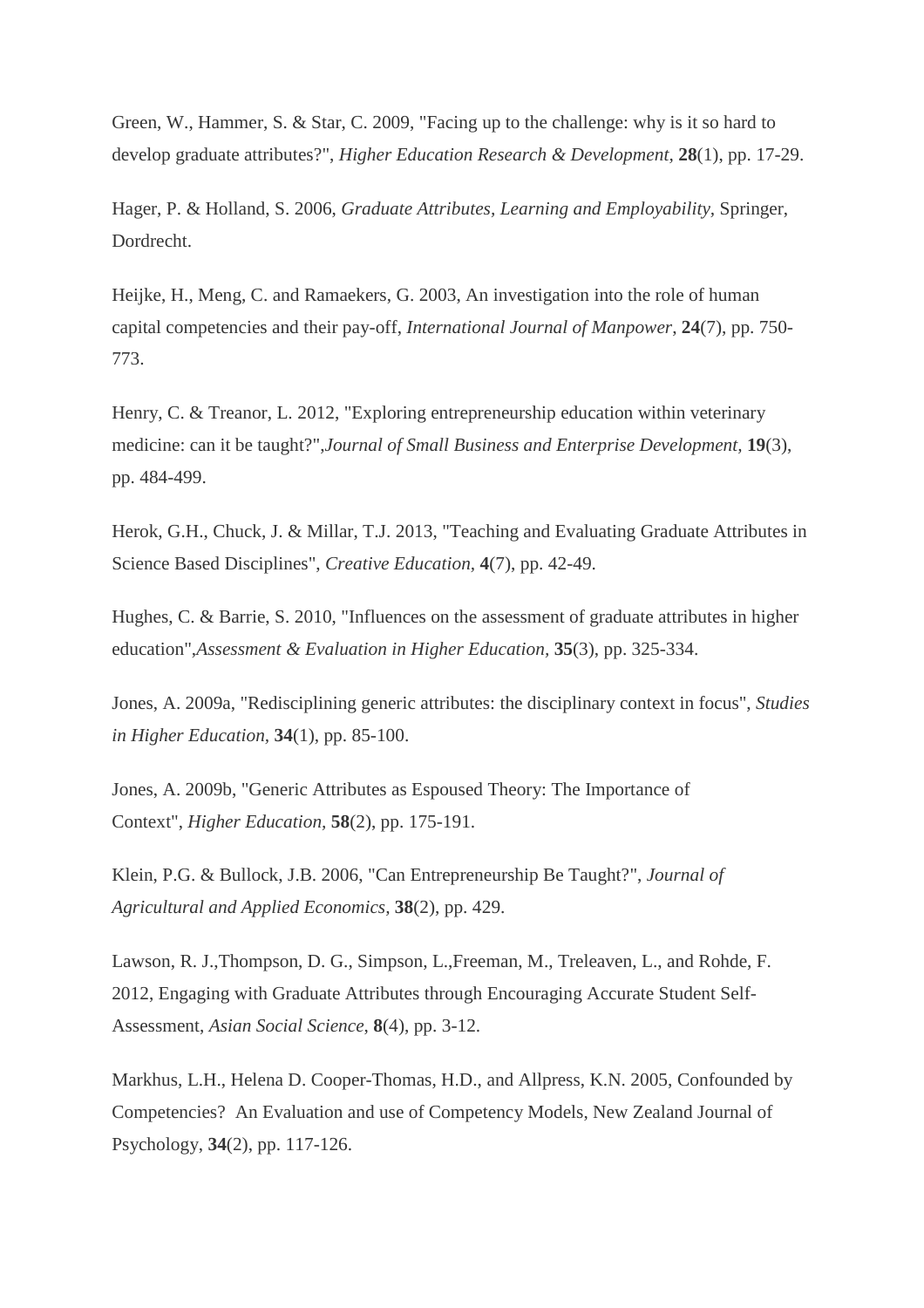Mason O'Connor, K., Lynch, K. & Owen, D. 2011, "Student-community engagement and the development of graduate attributes", *Education + Training,* **53**(2/3), pp. 100-115.

Muenich, J. & Williams, J. 2013, "Universally enforced attributes of leadership with current prevalent leadership theories taught at Texas A&M University", *NACTA Journal,* **57**(3A), pp. 45.

Nottingham, P. 2016, The use of work-based learning pedagogical perspectives to inform flexible practice within higher education, *Teaching in Higher Education*, **21**(7), 790-806

Opatrny, C., McCord, M. & Michaelsen, L. 2014, "CAN TRANSFERABLE TEAM SKILLS BE TAUGHT? A LONGITUDINAL STUDY", *Academy of Educational Leadership Journal,* **18**(2), pp. 61.

Passelaigue, D. & Munier, V. 2015, "Schoolteacher trainees' difficulties about the concepts of attribute and measurement", *Educational Studies in Mathematics,* **89**(3), pp. 307-336.

Reason, P. & Bradbury, H. (2013) The SAGE handbook of action research: participative inquiry and practice  $2<sup>nd</sup>$  ed. London ; Thousand Oaks, Calif.

Schwartz, M.J. 2007, "THE MODELING OF MORAL CHARACTER FOR TEACHERS: Behaviors, Characteristics, and Dispositions That may be Taught", *Journal of Research in Character Education,* **5**(1), pp. 1.

Shannon, S.J. 2012, ""I Wish for More Than I Ever Get": Employers' Perspectives on Employability Attributes of Architecture Graduates", *Creative Education,* **3**(special issue), p. 1016.

Simons, R., Goddard, R. and Patton, W. (2002) Hand-Scoring Error Rates in Psychological Testing. Assessment, **9**(3), pp. 292-300.

Sutrop, M., 2015. CAN VALUES BE TAUGHT? THE MYTH OF VALUE-FREE EDUCATION. *Trames : A Journal of the Humanities and Social Sciences,* **19**(2), pp. 189- 202.

Wellman, N. 2010, "The employability attributes required of new marketing graduates", *Marketing Intelligence & Planning,* 28(7), pp. 908-930.